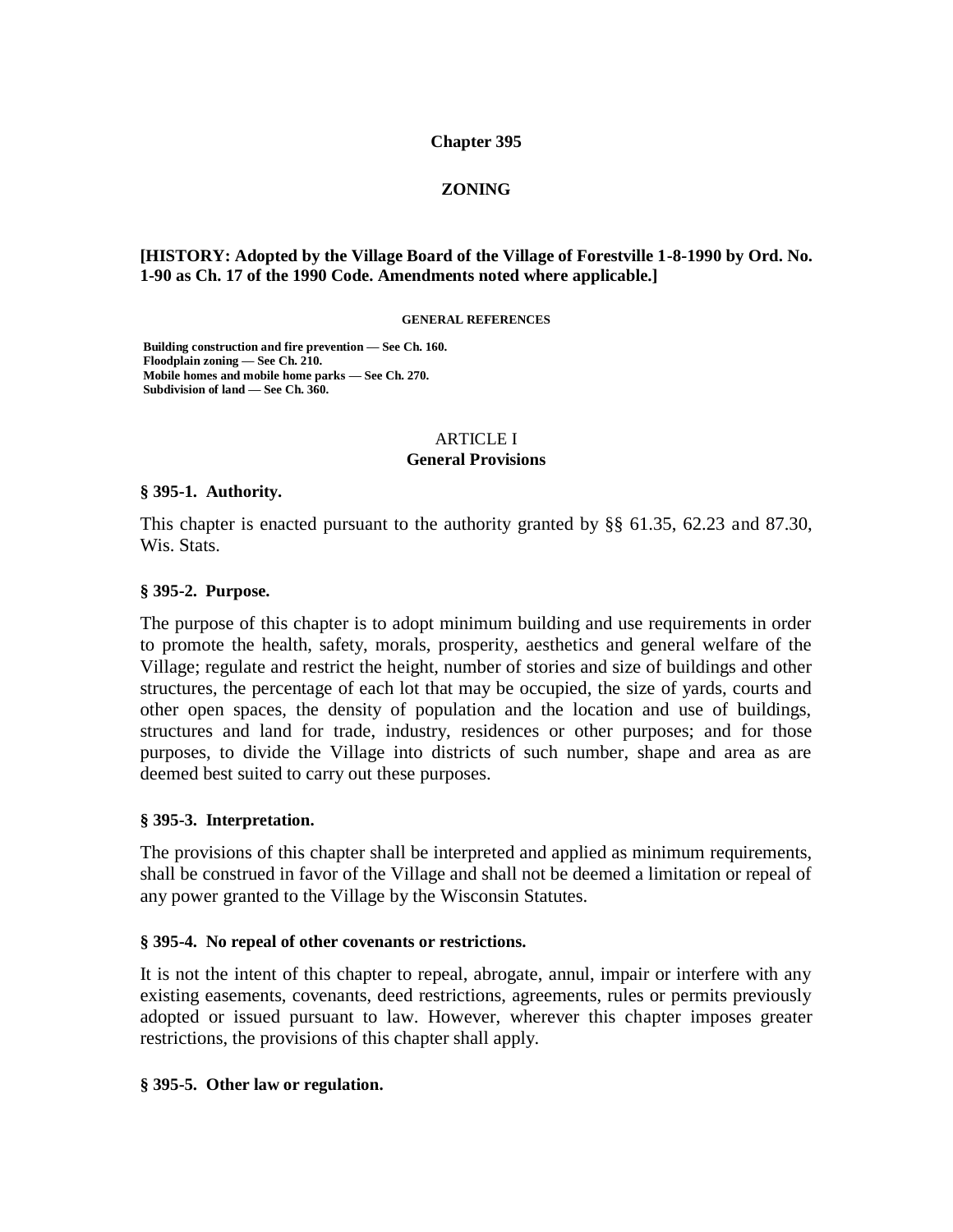Where the conditions imposed by any provision of this chapter upon the use of land or structures or upon the bulk of structures are either more restrictive or less restrictive than comparable conditions imposed by any other provision of this chapter or any other law, ordinance, resolution, rule or regulation of any kind, the regulations which are more restrictive or which impose higher standards or requirements shall govern.

# **§ 395-6. Title.**

This chapter shall be known, referred to and cited as the "Zoning Ordinance, Village of Forestville, Wisconsin."

### **§ 395-7. Jurisdiction.**

All lands and waters within the corporate limits of the Village are subject to this chapter.

# **§ 395-8. Definitions.**

Whenever used in this chapter, the following terms shall have the respective meanings set forth below unless otherwise expressly provided:

ACCESSORY BUILDING — A building or portion of a building subordinate to a main building, but not part of the main building, and which is used for purposes customarily incidental to the use of the main building.

AGRICULTURAL USE — Farming, dairying, pasturage, agriculture, horticulture, floriculture, viticulture, animal and poultry husbandry and the necessary accessory uses for packing, treating or storing the produce; provided, however, that the operation of any accessory uses shall be secondary to that of the normal agricultural activities.

ALLEY — Any street or thoroughfare affording only secondary access to abutting property.

BASEMENT — That portion of any structure located wholly or partly below the average adjoining lot grade.

BUILDING — A structure used, designed or intended for the protection, shelter, enclosure or support of persons or property.

CAMPGROUND — Any privately or municipally owned parcel or tract of land accessible by automobile or other engine-driven vehicle designed, maintained, intended or used for the purpose of supplying accommodations for overnight use by recreational vehicles, open to the public and designated as a developed camp area and set aside for free or paying camping purposes.

CONDITIONAL USE — Any use of land, water or structures which is allowable only after the issuance of a special permit by the Plan Commission under conditions specified in this chapter.

CORNER LOT — A lot abutting two or more streets at their intersection.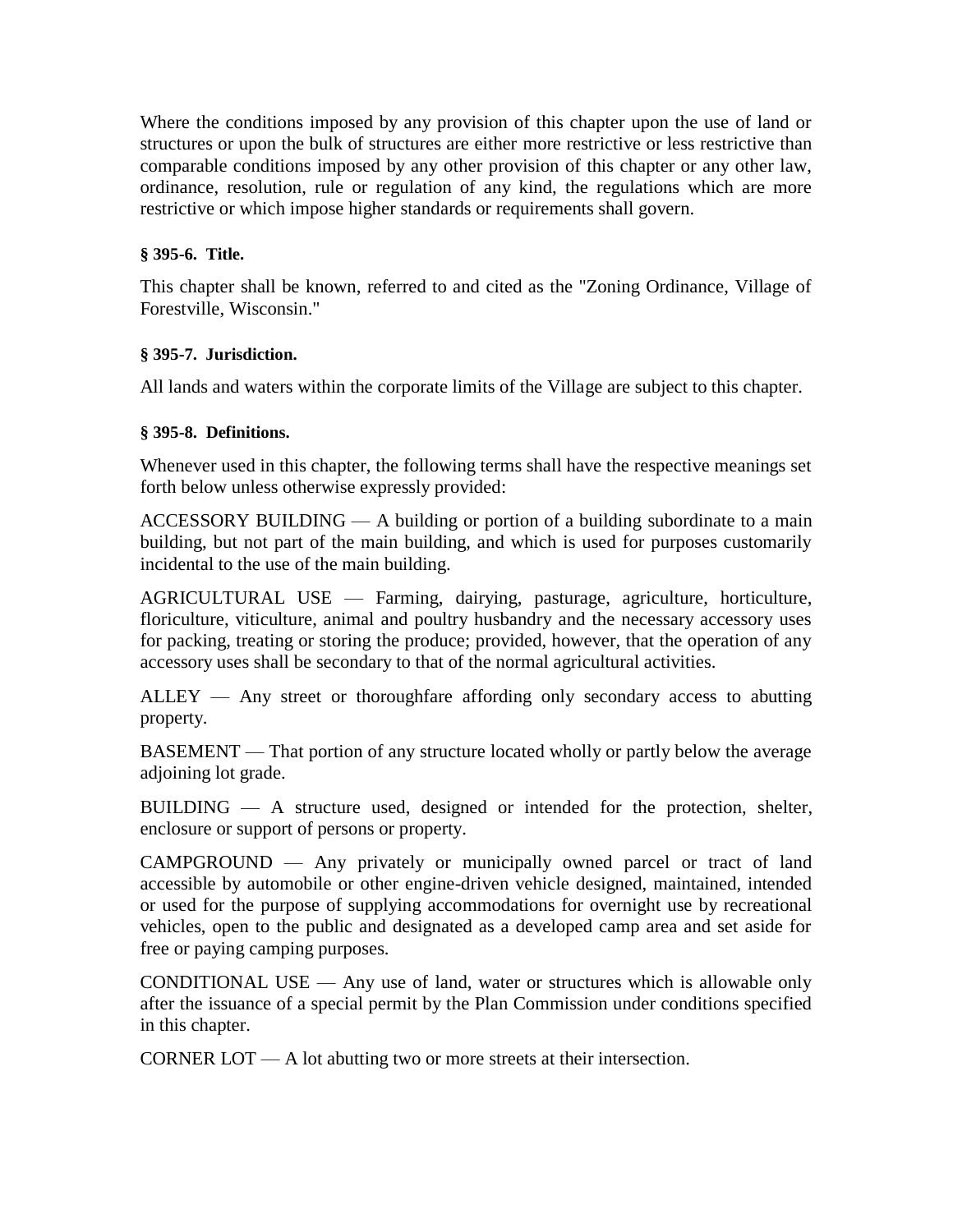CORNER LOT, REGULAR — A corner lot, the rear of which abuts the rear of another lot.

CORNER LOT,  $REVERSE - A corner lot$ , the rear of which abuts the side of another lot.

DENSITY — The number of living units per acre.

DETACHED STRUCTURE — A structure surrounded by an open space on the same lot.

DUPLEX — A multifamily dwelling designed for and occupied by two families.

 $DWELLING$ , MULTIFAMILY  $-$  Any building or portion thereof designed for and occupied by two or more families.

DWELLING, SINGLE-FAMILY  $-$  A detached building designed for or occupied exclusively by one family, but excluding mobile homes.

 $FAMILY - A$  group of persons related by blood or marriage and living together as a single household entity.

FLOOR AREA — The area of all floors in a building, including elevators and stairways. Floor area shall be calculated using the measurement of the outside of the exterior walls and multiplying the single floor area by the number of floors. Floor area shall include basements which are used in the primary function of the building but not others.

FLOOR AREA RATIO — The square footage of floor area on all floors for each square foot of lot area.

FRONTAGE — The smallest dimension of a lot abutting a public street measured along the street line.

GARAGE, PRIVATE — An accessory building or space for the storage and only the storage of not more than three motor-driven vehicles per dwelling.

 $GARAGE$ , PUBLIC — A building or premises, other than a private or storage garage, where motor-driven vehicles are equipped, repaired, serviced, hired, sold or stored.

GARAGE, STORAGE — A building or premises, other than a private garage, used for storage of motor-driven vehicles and where no vehicles are serviced, repaired, hired or sold.

HEIGHT OF A STRUCTURE — The vertical distance from the average curb level in front of the lot or the finished grade at the building line, whichever is higher, to the highest point of the coping of a flat roof, to the deck line of a mansard roof or to the average height of the gable of a gambrel, hip or pitch roof, as the case may be, of a structure.

HOME OCCUPATION — Any gainful occupation conducted by members of a family within their place of residence in which no article is sold or offered for sale on the premises except those articles produced by such occupation, no stock-in-trade is kept or sold, no mechanical equipment is used other than that which is permissible for purely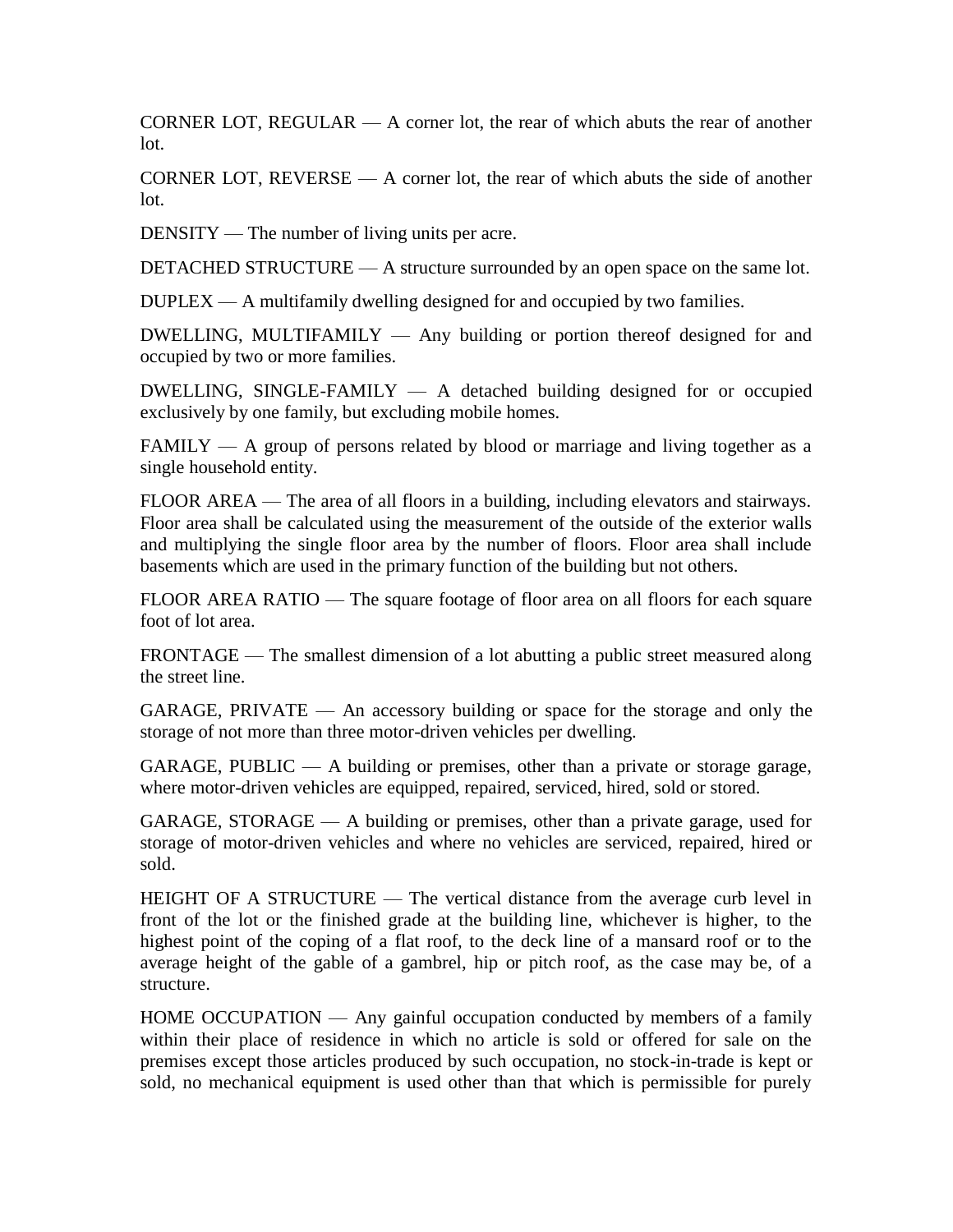domestic purposes and no person other than members of the immediate family living on the premises is employed.

HOTEL — A building in which lodging, with or without meals, is offered to transient guests for compensation and which provides customary hotel services, such as maid, telephone, secretarial, bellboy and desk services, the use and upkeep of furniture and the furnishing and laundering of linen.

LIVING SPACE RATIO — The square footage of open space, less the space used for vehicular movement, that exists for each square foot of building floor area.

LOADING AREA — Any completely off-street space or berth on the same lot used or designed for the loading or unloading of freight carriers and which has adequate ingress and egress to a public street or alley.

LOT — A parcel of land on a public street having a width and depth sufficient to provide the space necessary for one main building and its accessory building, together with the open space required by this chapter.

LOT DEPTH — The horizontal distance between the front and rear lot lines of a lot.

LOT LINES — The lines bounding a lot.

LOT WIDTH — The shortest distance between side lot lines measured at the building setback line.

MINOR STRUCTURES — A small, movable accessory erection or construction including, without limitation, such things as birdhouses, tool houses, pet houses, play equipment, arbors and walls and fences under four feet in height.

MOBILE HOME — A structure intended for human habitation which is or was originally constructed or designed for movement from site to site as necessary, which may have an oversized width for normal traffic allowances and thereby require a special travel permit and which may have its undercarriage removed to facilitate a better location on a slab, piers or foundation.

MOBILE HOME PARK — A plat or plats of ground upon which two or more mobile homes occupied for dwelling or sleeping purposes are located, regardless of whether or not a charge is made for such accommodation.

 $MOTEL$   $-$  A building in which lodging, with or without meals, is offered to transient automobile tourists and which provides customary motel services such as maid, telephone, secretarial and desk services, the use and upkeep of furniture and laundering of linen.

NONCONFORMING STRUCTURE — A structure lawfully used or occupied at the time of the passage of this chapter or amendments, which structure does not conform to the regulations of this chapter or any amendments.

NONCONFORMING USE  $- A$  use of land or structures lawfully engaged in at the time of the passage of this chapter or amendments, which use does not conform to the regulations of this chapter or any amendments.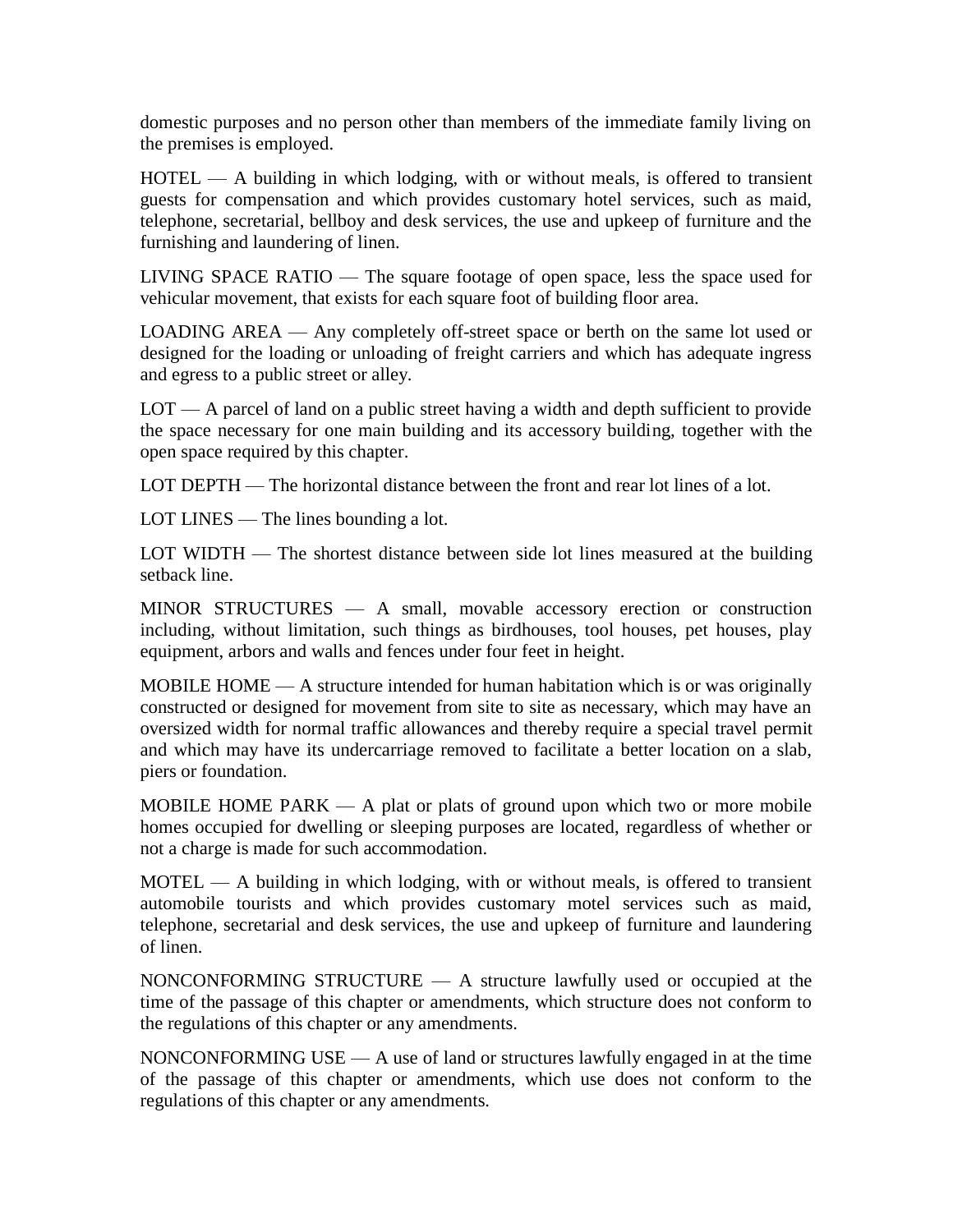OPEN SPACE — The total area of all uncovered open space of the land area within the site to be developed plus 1/2 of covered open spaces, such as park shelters and carports.

PARKING SPACE — An off-street area suitable to be used for parking a passenger automobile.

PLANNED UNIT RESIDENTIAL DEVELOPMENT — A group of buildings, structures and uses on a site which combines building types and uses in ways that would be prohibited by the detailed predeterminations of the zoning standards set forth in this chapter.

PLANNED UNIT RESIDENTIAL DEVELOPMENT, MULTIFAMILY — A planned unit residential development whose dwelling units are only multifamily dwellings or multifamily and single-family dwellings.

PLANNED UNIT RESIDENTIAL DEVELOPMENT, SINGLE FAMILY — A planned unit residential development whose dwelling units are only single-family dwellings.

PRINCIPAL BUILDING — The building on a lot in which is conducted the principal use on the lot.

PRIVATE SWIMMING POOL — Any pool, pond, lake or open tank which is not located within a completely enclosed building and which contains or is normally capable of containing water to a depth at any point greater than 1 1/2 feet.

RECREATION SPACE — The total area countable as open space which is not paved in streets, walks or driveways and which is suitable for recreational pursuits. The smallest countable recreation space area is 1,000 square feet. That part of a recreation area having a dimension of less than 20 feet shall not be included as recreation space.

RECREATION SPACE RATIO — The square footage of recreation space provided for each square foot of building area.

SETBACK — The horizontal distance from the street line and the nearest point of a building or any projection from it.

SIGN — Any words, letters, figures, numerals, phrases, sentences, emblems, devices, designs, trade names, trademarks by which anything is made known and which are used to advertise or promote an individual, firm, association, corporation, professional business, organization, commodity or product and which is visible from any public street or highway.

STORY — That portion of a building included between the surface of the floor next above it or, if there is no floor above it, then the space between the floor and the ceiling above it.

STREET — That property which is dedicated or intended for public or private street purposes or which is subject to public easements.

STREET LINE — The dividing line between a lot, tract or parcel of land and a contiguous street.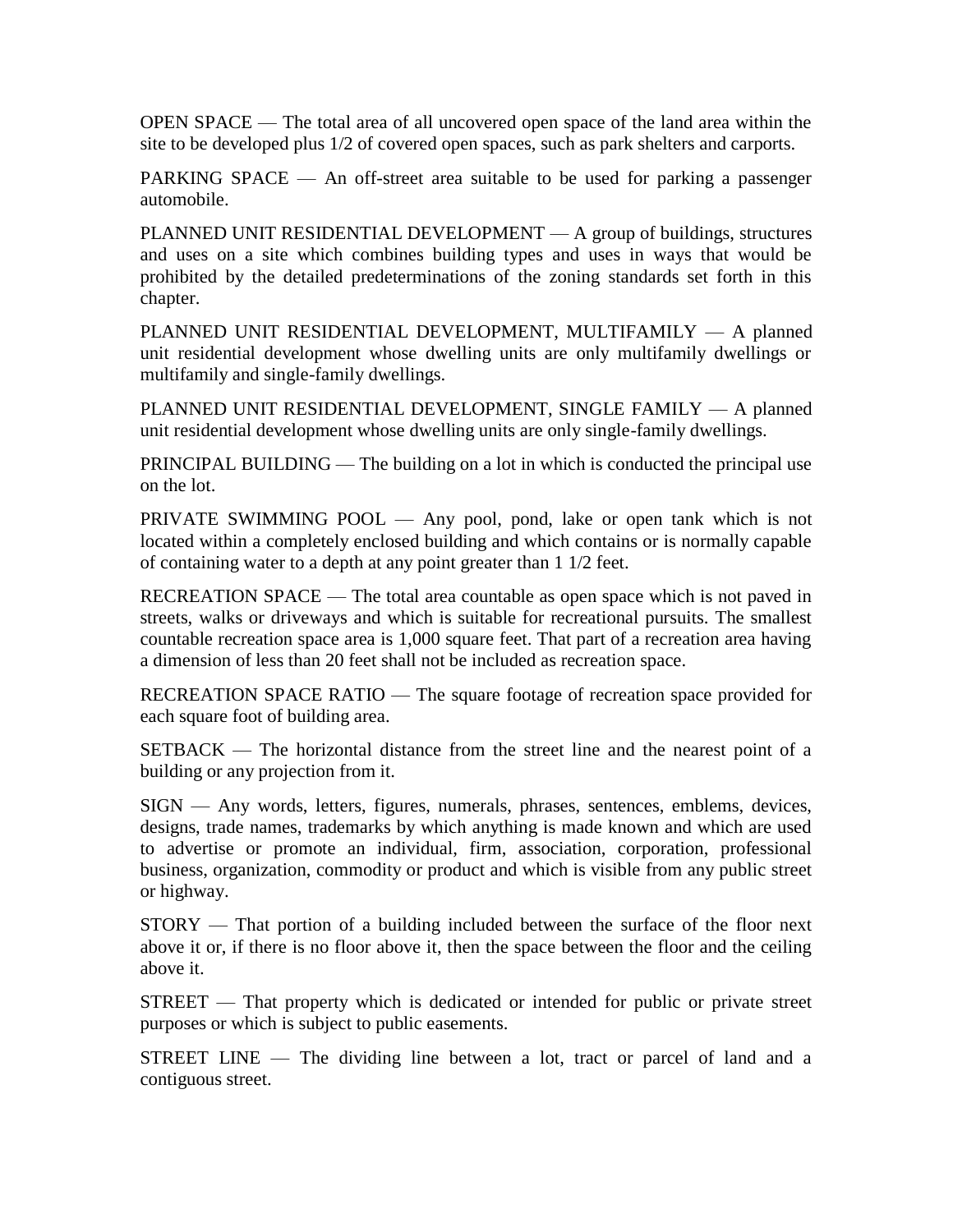STRUCTURAL ALTERATIONS — Any change in the supporting members of a building or any substantial change in its roof or in its exterior walls.

STRUCTURE — Anything constructed or erected, the use of which requires permanent location on the ground. The term "structure" shall not include utility facilities and their associated appurtenances.

TRAVEL TRAILER — A vehicular, portable structure built on a chassis which can be transported by any motor vehicle and is designated to be used as a temporary dwelling for travel, recreation and vacation use, which does not fall into the definition of a mobile home.

TRAVEL TRAILER PARK — A privately or publicly owned parcel or tract of land accessible by automobile or other engine driven vehicle designed, maintained, intended or used for the purpose of supplying accommodations for use by travel trailers or other recreational vehicles on a temporary basis, open to the public and designated as a travel trailer park area.

VISION CLEARANCE — An unoccupied triangular space at the corner of a corner lot which is bounded by the street lines and a setback line connecting points determined by measurements from the intersection of the street lines.

YARD — The open space on the same lot with a building and which is unoccupied and unobstructed from the ground upward, except as otherwise provided in this chapter.

YARD, FRONT — The yard extending the full width of the lot between the front lot line and the nearest part of the building. It shall be measured along the minimum horizontal distance between the front lot line and the nearest part of the building.

YARD, REAR — The yard extending the full width of the lot between the rear lot line and the nearest part of the building. It shall be measured along the minimum horizontal distance between the rear lot line and the nearest part of the building.

YARD, SIDE — The yard extending from the side lot line to the nearest part of the building. It shall be measured along the minimum horizontal distance between the side lot line and the nearest part of the building.

### **§ 395-9. Compliance.**

Except as otherwise provided, the location, use and height of any structure hereafter erected, converted, moved, enlarged or structurally altered and all use of land shall be in compliance with the regulations established in this chapter for the district in which the structure or land is located.

#### ARTICLE II **Zoning Districts**

### **§ 395-10. Establishment of zoning districts.**

The following zoning districts are hereby established:

A. Residential districts.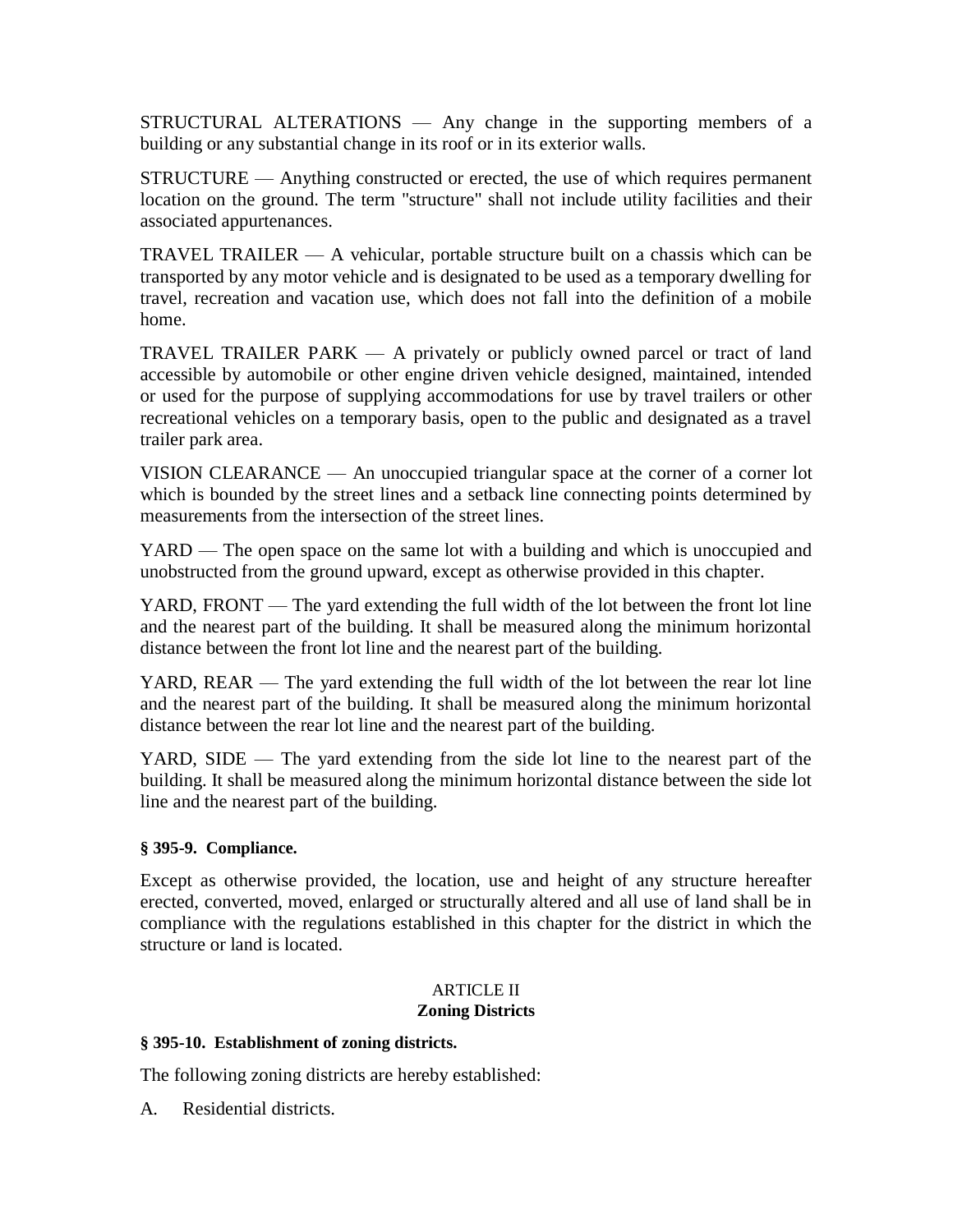- (1) R-1 Single-Family Residential District.
- (2) R-2 Single-Family and Duplex Residential District.
- (3) R-3 Multifamily Residential District.
- B. B-1 General Commercial District.
- C. I General Industrial District.
- D. C-1 Conservancy District.
- E. A-1 General Floodplain District. See Chapter 210, Floodplain Zoning, of this Code.

### **§ 395-11. Zoning Map.**

The boundaries of the zoning districts shown on the Official Zoning Map of the Village are hereby established. The Zoning Map, together with a copy of this chapter, shall be available for public inspection in the office of the Village Clerk. The Zoning Map shall be certified by the Village President and attested by the Village Clerk. Any changes in zoning district boundaries made pursuant to § 395-77 of this chapter shall be recorded on the Zoning Map. No change shall be effective until so recorded and until a certified and attested certificate describing the change is filed with the Zoning Map.

#### **§ 395-12. Boundaries.**

- A. Unless otherwise shown, the zoning district boundaries shall be either streets or alleys and where the designation on the Zoning Map indicates that a various district is approximately bounded by the center line of a street or alley, the district boundary line shall be the center line.
- B. Where zoning district boundaries are not otherwise indicated and where the property has been or may hereafter be divided into blocks and lots, the district boundaries shall be lot lines and where the designations on the Zoning Map are approximately bounded by lot lines, the lot lines shall be the boundaries of the district.
- C. In unsubdivided property, the district boundary lines shown on the Zoning Map shall be determined by use of the scale shown on the map.

### **§ 395-13. Permitted and conditional uses and structures.**

- A. Permitted uses and structures. The uses and structures listed below as permitted for a district are permitted in that district so long as all of the requirements in this chapter are complied with.
- B. Conditional uses and structures. The uses and structures listed below as conditional for a district may be allowed as a use pursuant to the procedure set forth in § 395-75 of this chapter, provided all of the requirements in this chapter are complied with.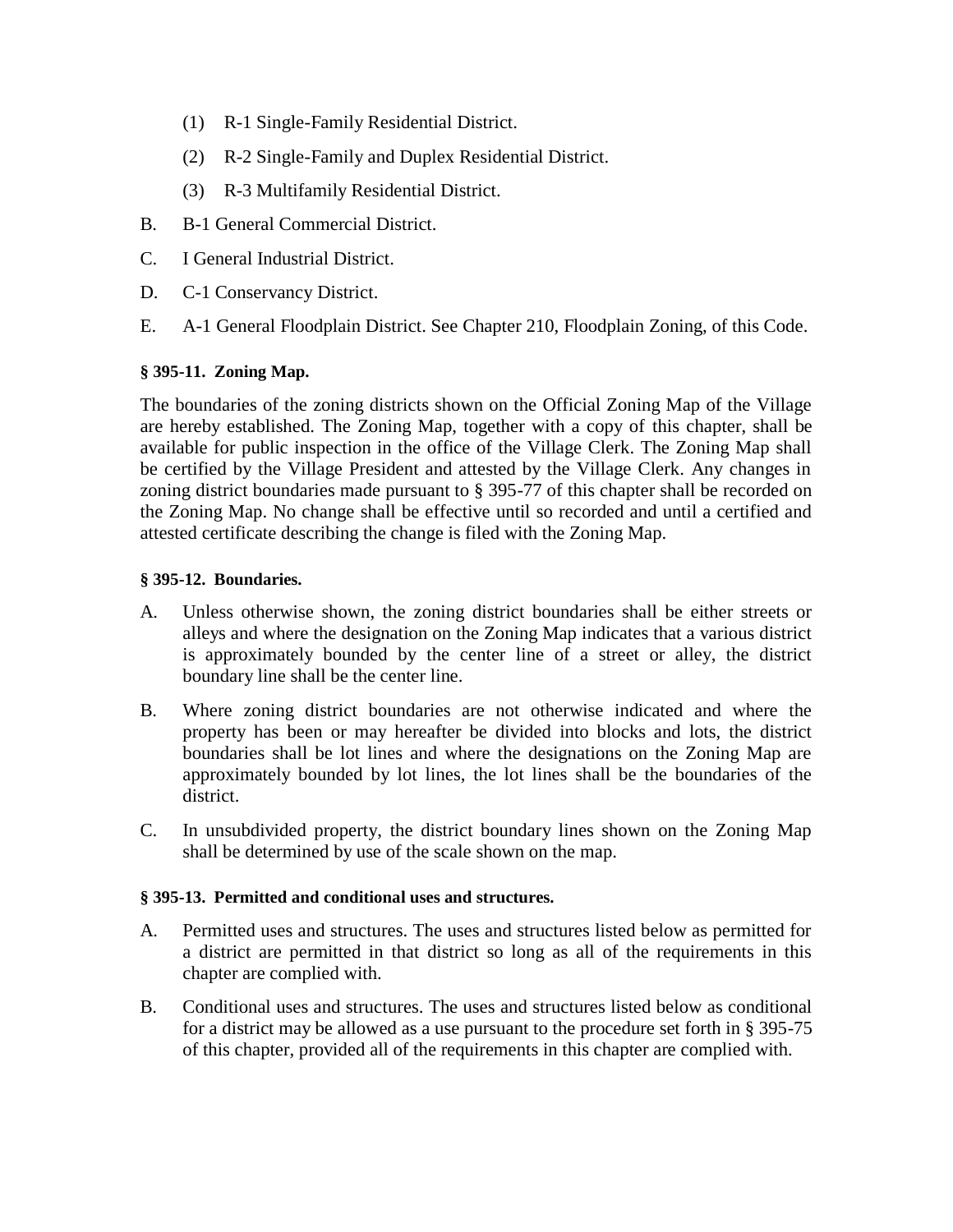C. Other uses and structures. Except as otherwise expressly stated in this chapter, all uses and structures not listed below as either permitted or conditional in a district are prohibited in that district.

## **§ 395-14. R-1 Single-Family Residential District.**

- A. Permitted uses and structures. Single-family dwellings and their accessory structures or uses, utility facilities and their appurtenances necessary to adequately serve the area.
- B. Conditional uses and structures. Parks, greenways and open spaces, playgrounds, public and private schools, guest houses, cemeteries, governmental and community service buildings and functions, pumping stations, golf courses, churches, libraries, single-family planned residential unit developments, home occupations, nursery schools, private swimming pools, funeral parlors and agricultural uses.
- C. Requirements. All lots and structures shall meet the following requirements:
	- (1) Lot size.
		- (a) Width: 100 feet minimum.
		- (b) Area: 12,000 square feet minimum.
	- (2) Building height: 30 feet maximum.
	- (3) Yards.
		- (a) Front: 25 feet minimum.
		- (b) Rear: 25 feet minimum.
		- (c) Side: 10 feet minimum.

# **§ 395-15. R-2 Single-Family and Duplex Residential District.**

- A. Permitted uses and structures. Single-family dwellings and their accessory structures or uses, duplexes or two-family dwellings and their accessory structures or uses and utility facilities and their appurtenances necessary to serve the area.
- B. Conditional uses and structures. Parks, greenways and open spaces, playgrounds, public and private schools, guest houses, cemeteries, governmental and community service buildings and functions, pumping stations, golf courses, churches, singlefamily and multifamily planned residential unit developments, home occupations, nursery schools, private swimming pools, nursing homes and agricultural uses.
- C. Requirements. All lots and structures shall meet the following requirements:
	- (1) Lot size.
		- (a) Width: 100 feet minimum.
		- (b) Area: 10,000 square feet minimum.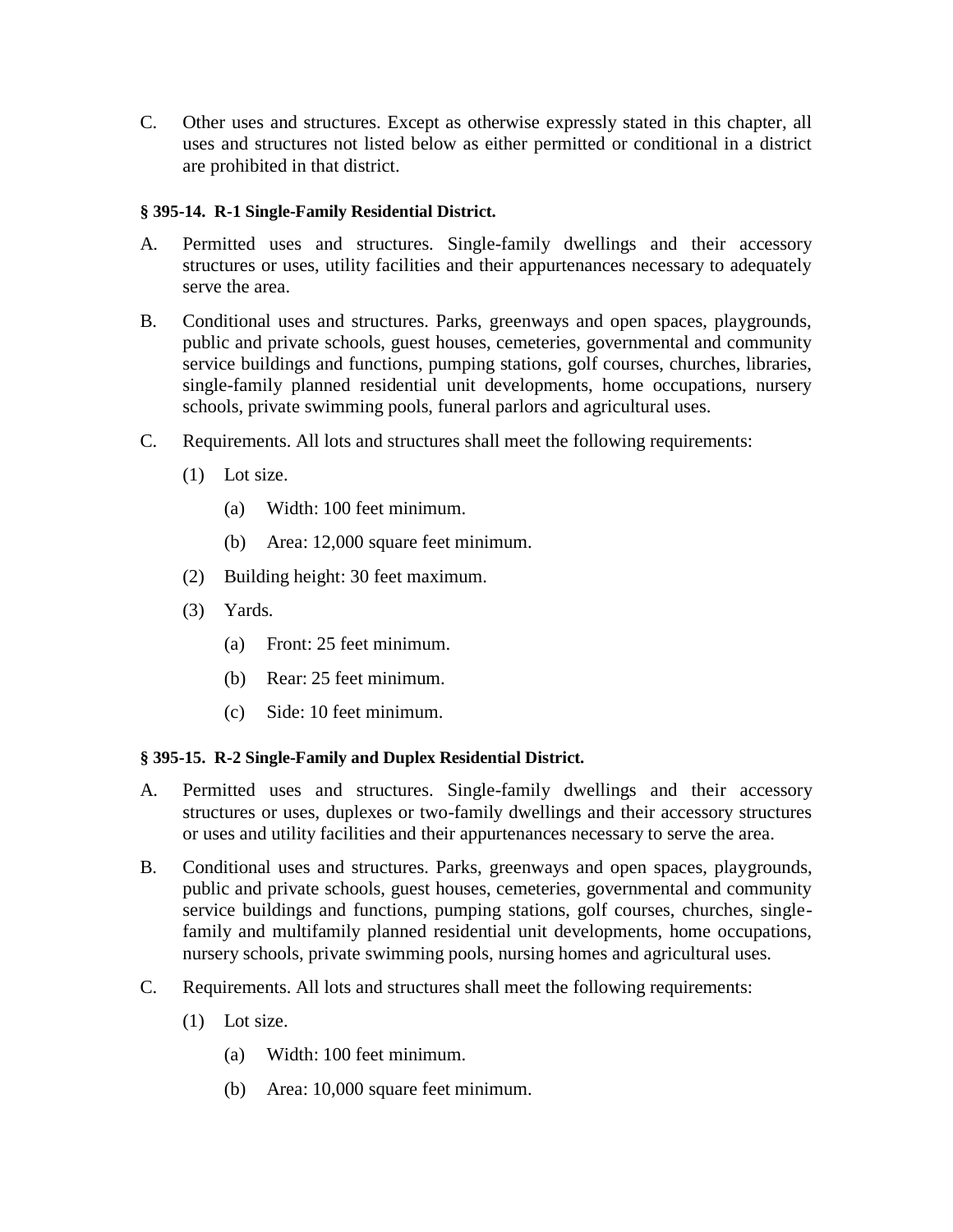- (2) Building height: 35 feet maximum.
- (3) Yards.
	- (a) Front: 25 feet minimum.
	- (b) Rear: 25 feet minimum.
	- (c) Side: 10 feet minimum.

#### **§ 395-16. R-3 Multifamily Residential District.**

- A. Permitted uses and structures. Single-family dwellings and their accessory structures or uses, multifamily dwellings and their accessory structures or uses and utility facilities and their appurtenances necessary to adequately serve the area.
- B. Conditional uses and structures. Parks, greenways and open spaces, playgrounds, public and private schools, cemeteries, nursing homes, governmental and community service buildings and functions, pumping stations, churches, singlefamily and multifamily planned residential unit developments and funeral homes.
- C. Requirements. All lots and structures shall meet the following requirements:
	- (1) Lot size.
		- (a) One hundred feet minimum.
		- (b) Area: 10,000 square feet minimum.
	- (2) Building height: 45 feet or four stories maximum, whichever is less.
	- (3) Yards.
		- (a) Front: 25 feet minimum.
		- (b) Rear: 25 feet minimum.
		- (c) Side: 10 feet minimum.

#### **§ 395-17. B-1 General Commercial District.**

A. Permitted uses and structures. Hardware and feed stores, funeral parlors, drugstores, furniture stores, barbershops, grocery stores, supermarkets, bakeries, bars, cocktail lounges, restaurants, cafes, hotels, rooming houses, fruit stores, dry goods stores, luggage shops, stationery stores, personal and business service establishments, pet shops, clothing stores, public passenger transportation terminals, gift stores, variety stores, garages, theaters, professional offices, organization headquarters, newspaper and magazine publishers, jewelry stores, banks, shoe stores, packaged beverage stores, appliance sales and repair, sporting goods stores, insurance and real estate offices, radio and TV sales and service, catalogue order stores, savings and loan and finance company offices, department stores, coin-operated laundries, medical and dental offices, bowling alleys, churches, tobacco and magazine stores, beauty salons, music shops, radio (without antenna), parking areas, open spaces, libraries,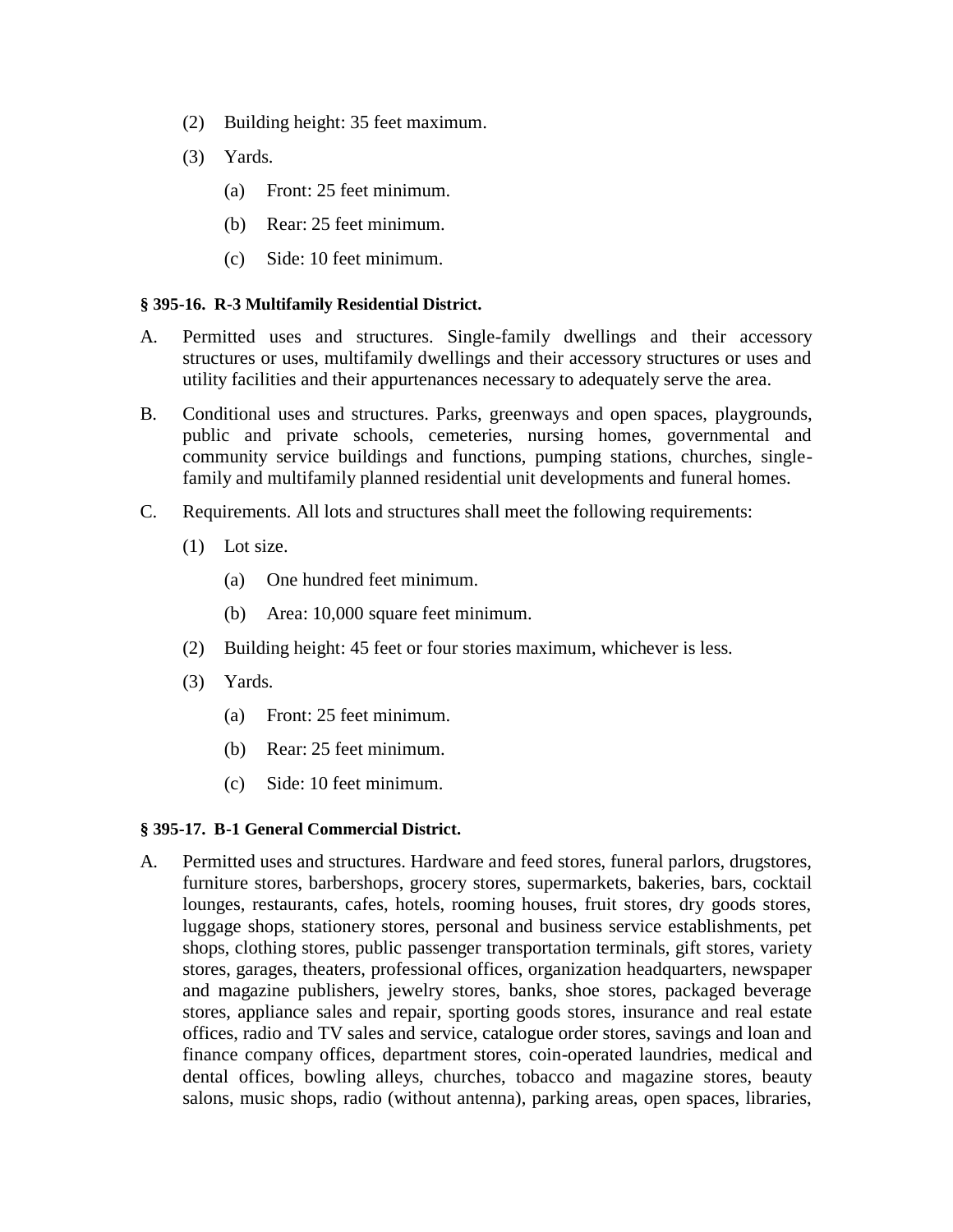parks and utility facilities and their appurtenances necessary to adequately serve the area.

- B. Conditional uses and structures. Wholesale outlets, animal hospitals, governmental service functions and offices, garages and offices, secondhand stores, professional laundry and dry cleaning establishments, gas stations, contractor's offices, automobile sales and service lots and offices, motels, mobile home parks, commercial storage facilities, hospitals, amusement parks, community buildings, social halls, lodges, fraternal organizations and clubs, amusement centers, dance halls and similar places of amusement and other structures or uses similar or customarily incident to the above uses.1
- C. Requirements. All lots and structures shall meet the following requirements:
	- (1) Lot size: no minimum size.
	- (2) Building height: four stories or 45 feet maximum, whichever is less.
	- (3) Yards: no minimum size.

### **§ 395-18. I General Industrial District.**

- A. Permitted uses and structures. Automotive body repairs; automotive upholstery; cleaning, pressing and dyeing establishments; commercial bakeries; commercial greenhouses; distributors; farm machinery establishments; dairy plants; equipment repairs and storage; railroad depots; cooperatives; laboratories; machine shops; manufacture and bottling of nonalcohol beverages; painting; printing; publishing; storage and sale of lumber, machinery and equipment; trade and contractor's offices; warehousing and wholesaling; manufacturing, fabrication, packing, packaging and assembly of products from furs, glass, leather, metals, paper, plaster, textiles or wood; manufacture, fabrication, processing, packaging and packing of confections, cosmetics, electrical appliances, electronic devices, food (except fish and fish products), meat products and toiletries; freight yards, freight terminals and transhipment depots; inside storage; breweries; agricultural uses; mobile home sales; automobile sales and service and similar extensive commercial land uses; greenways and open spaces; parking areas; open areas and utility facilities and their appurtenances necessary to adequately serve the area.
- B. Conditional uses and structures. Mobile home parks; animal hospitals; dumps; disposal areas; incinerators and sewage disposal plants; earth and sanitary landfill operations; airports; manufacture and processing of abrasives, acetylene, acid, alkalies, ammonia, asbestos, asphalt, batteries, bedding, bleach, bone, cabbage, candle, carpeting, celluloid, cement, cereals, charcoal, chemicals, chlorine, coal, tar, coffee, coke, cordage, creosote, dextrine, disinfectant, dye, excelsior, felt, fish, fuel, furs, gelatin, glucose, gypsum, hair products, ink, insecticide, lime products, linoleum, matches, meat, oilcloth, paint, peas, perfume, pickles, plaster of paris, plastics, poison, potash, pulp, pyrozylin, radium, rope, rubber, sausage, seeds,

 $\overline{\phantom{a}}$ 

<sup>1</sup>. **Editor's Note: Amended at time of adoption of Code (see Ch. 1, General Provisions, Art. II).**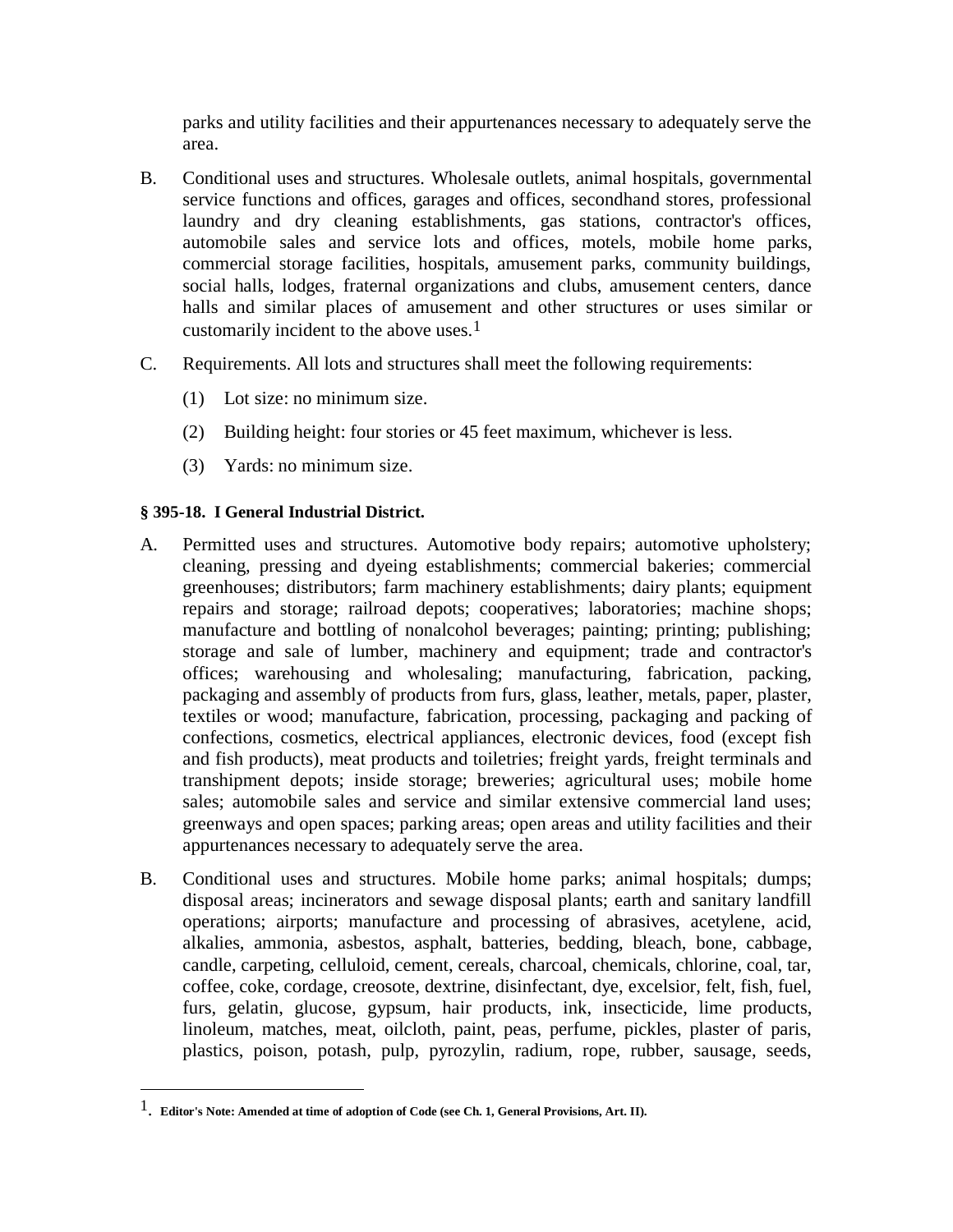starch, stove polish, textiles and varnish; manufacture, processing and storage of building materials, explosives, dry ice, fat, fertilizer, flammables, gasoline, glue, grains, grease, lard, radioactive materials, shellac, soap, turpentine, vinegar and yeast; bag cleaning; bleacheries; canneries; cold storage warehouses; electric and steam-generating plants; electroplating, enameling, lithographing and bulk gas storage and sales; offal; rubbish or animal reduction; oil, coal and bone distillation; excavating operations; refineries; road test facilities; slaughterhouses; smelting; poultry farms; stockyards; tanneries; migrant housing camps; weaving and commercial service facilities, such as restaurants and fueling stations, provided that their services physically and in terms of sales are oriented toward industrial district users and employees and other users are only incidental customers.

- C. Requirements. All lots and structures shall meet the following requirements:
	- (1) Lot size.
		- (a) Width: 90 feet minimum.
		- (b) Area: 1/2 acre minimum.
	- (2) Building height: no maximum.
	- (3) Yards.
		- (a) Street: 30 feet minimum.
		- (b) Rear: 30 feet minimum.
		- (c) Side: 10 feet minimum.

# **§ 395-19. C-1 Conservancy District.**

- A. Permitted uses and structures. Harvesting of wild crops, such as marsh, hay, ferns, moss, wild rice, berries, tree fruits and tree seeds; sustained yield forestry; utilities, such as, but not restricted to, telephone, telegraph and power transmission lines; fishing; scenic, historic, scientific or wildlife preserves; nonresident buildings used solely in conjunction with the raising of waterfowl or fish; hiking trails and bridle paths; and accessory uses, public and private parks and picnic areas, greenways and open spaces, recreation-related structures not requiring basements, regulatory signs not over six square feet in area and general farming, provided no drainage, filling or dredging takes place and no farm buildings are constructed.
- B. Conditional uses. Filing, drainage, dredging, golf driving ranges, farm structures, animal hospitals, flowages, ponds, relocation of watercourses, removal of topsoil or peat, campgrounds, travel trailer parks.

# **§ 395-20. A-1 General Floodplain District.**

See Chapter 210, Floodplain Zoning, of this Code.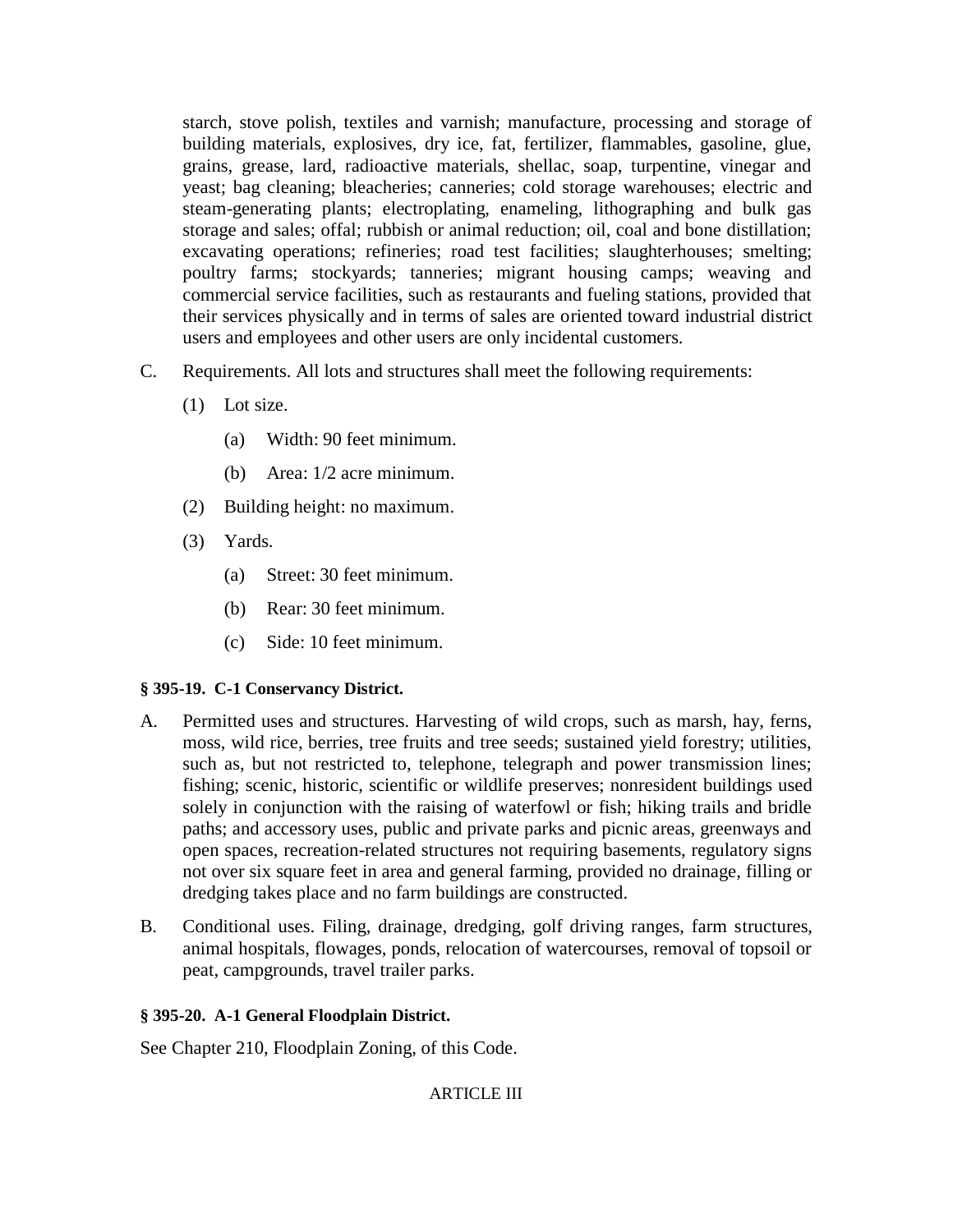#### **Conditional Uses**

#### **§ 395-21. Additional requirements for certain conditional uses.**

Before a conditional use permit may be issued under § 395-75 for certain uses listed as conditional in §§ 395-13 through 395-20, any of the following requirements which are applicable must be met.2

#### **§ 395-22. Travel trailer parks and campgrounds.**

- A. The minimum size of a travel trailer park or campground shall be five acres.
- B. The maximum number of travel trailers or campsites shall be 15 per acre.
- C. Minimum dimensions of a travel trailer site or campsite shall be 25 feet wide by 40 feet long.
- D. No travel trailer or campsite shall be occupied for a period of more than 30 consecutive days.
- E. Each travel trailer site or campsite shall be separated from other travel trailer spaces or campsites by a yard not less than 15 feet wide.
- F. There shall be a minimum yard setback of 40 feet at all lot lines of a travel trailer park or campground.
- G. The travel trailer park or campground shall conform to the requirements of Ch. DHS 178, Wis. Adm. Code.
- H. Unless adequately screened by existing vegetative cover, the travel trailer park or campground shall be screened by a temporary planting of fast-growing material capable of reaching a height of 15 feet or more, such as hybrid poplar, and a permanent evergreen planting, such as White or Norway pine. The number of individual trees and their arrangement shall be such that within 10 years, they will have formed a screen equivalent in opacity to a solid fence or wall. Such permanent planting shall be grown or maintained to a height of not less than 15 feet.3

### **§ 395-23. Private Swimming Pools.**

 $\overline{a}$ 

DEFINED: A swimming pool, pond, or water garden shall mean any depression in the ground, either temporary or permanent or a container of water, either temporary or permanent and either above or below the ground, in which water of more than 24" in depth at any point is contained and which is used primarily for the purpose of wading, swimming or bathing.

<sup>2</sup>. **Editor's Note: Original 17.07(1), Mobile home parks, which followed this section, was repealed at time of adoption of Code (see Ch. 1, General Provisions, Art. II).** 

<sup>3</sup>. **Editor's Note: Amended at time of adoption of Code (see Ch. 1, General Provisions, Art. II).**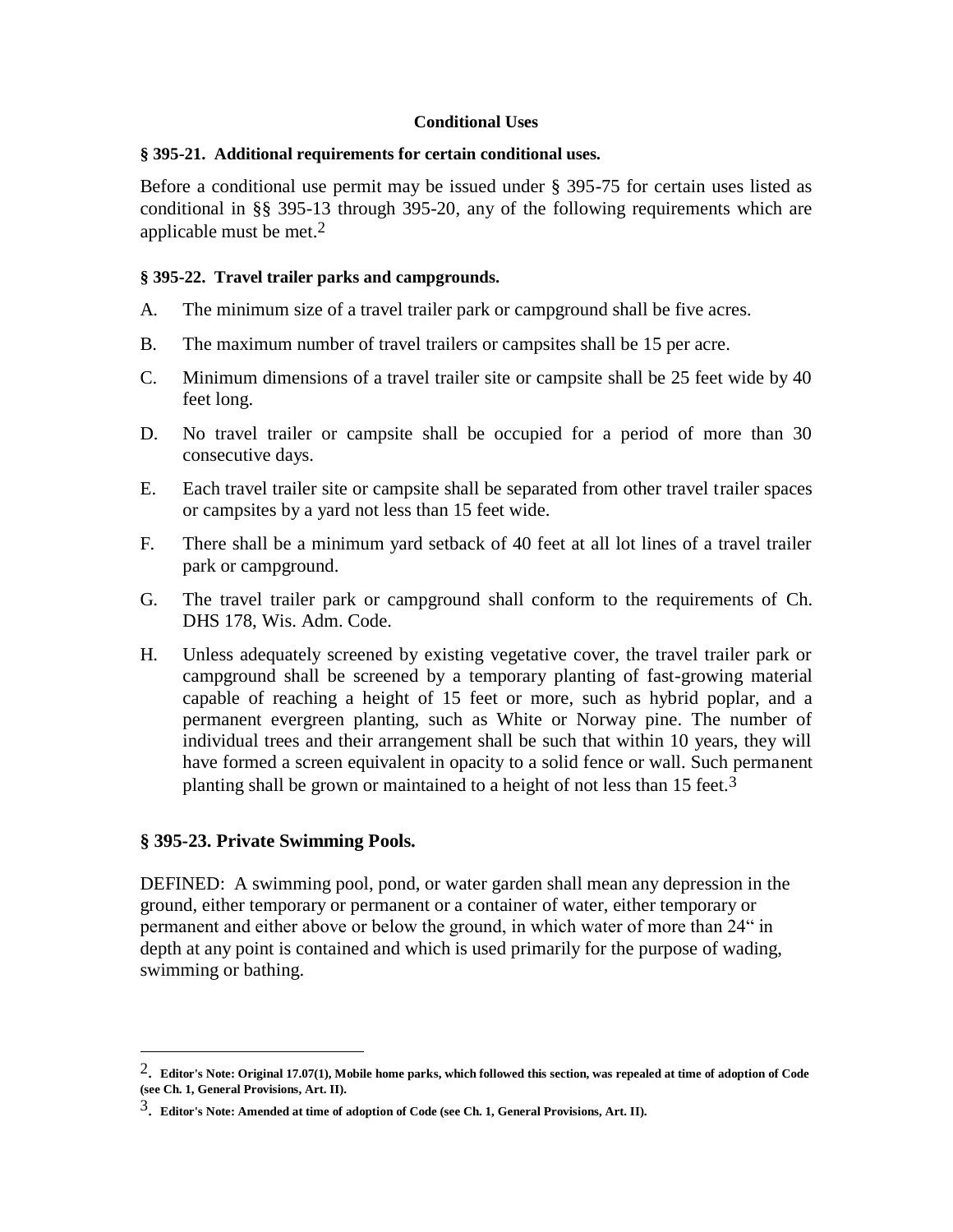The following provisions apply to all swimming pools, ponds, or water gardens (temporary and permanent):

A. The swimming pool, pond, or water garden must be intended to be and actually be used solely for the enjoyment of the occupants or the principal users of the property on which it is located.

B. The swimming pool, pond, or water garden, including any walks or paved areas or accessory structures adjacent thereto, must not be located less than 20 feet from any lot line.

C. When the installation requires a ladder to be raised to prevent pool access, the ladder shall be kept in a raised and locked position or removed from the pool. No swimming pool, pond, or water garden shall be so located, designed, operated or maintained in a manner so as to create a public nuisance as defined in Chapter 309 Peace and Good Order of the Code of Ordinances of the Village of Forestville. Lights used to illuminate any swimming pool, pond, or water garden shall be so arranged and shaded as to reflect light away from adjoining premises.

D. Any swimming pool, pond, or water garden in existence on the date this ordinance becomes effective shall, within thirty (30) days from such effective date, require the property owner to apply for a conditional use permit **yearly** with the Village Board. In the case of a temporary pool, pond, or water garden, this permit shall also be good for only one year. The property owner also must submit proof of liability insurance to cover any uncontrolled access by people from the street or from adjacent properties that may result in damage, injury, or death. A valid policy for property liability insurance must be in force as long the property includes any swimming pool, pond, or water garden. The Village of Forestville will not be liable for any damage, injury, or death as a result of the existence of a swimming pool, pond, or water garden for personal use on properties located in the Village. The Village of Forestville may, at time of conditional use permit application, determine the need for fencing, walls, or screening.

### **§ 395-24. Animal hospitals.**

- A. Animal hospitals shall be located not less than 100 feet from any residential district boundary line, restaurant, hotel or motel in any district.
- B. It must be demonstrated that adequate measures and controls shall be taken to prevent offensive noise and odor.
- C. No incineration of refuse shall be permitted on the premises.

### **§ 395-25. Guest houses.**

A. Guest houses may not have kitchen facilities and may only be constructed in rear yards.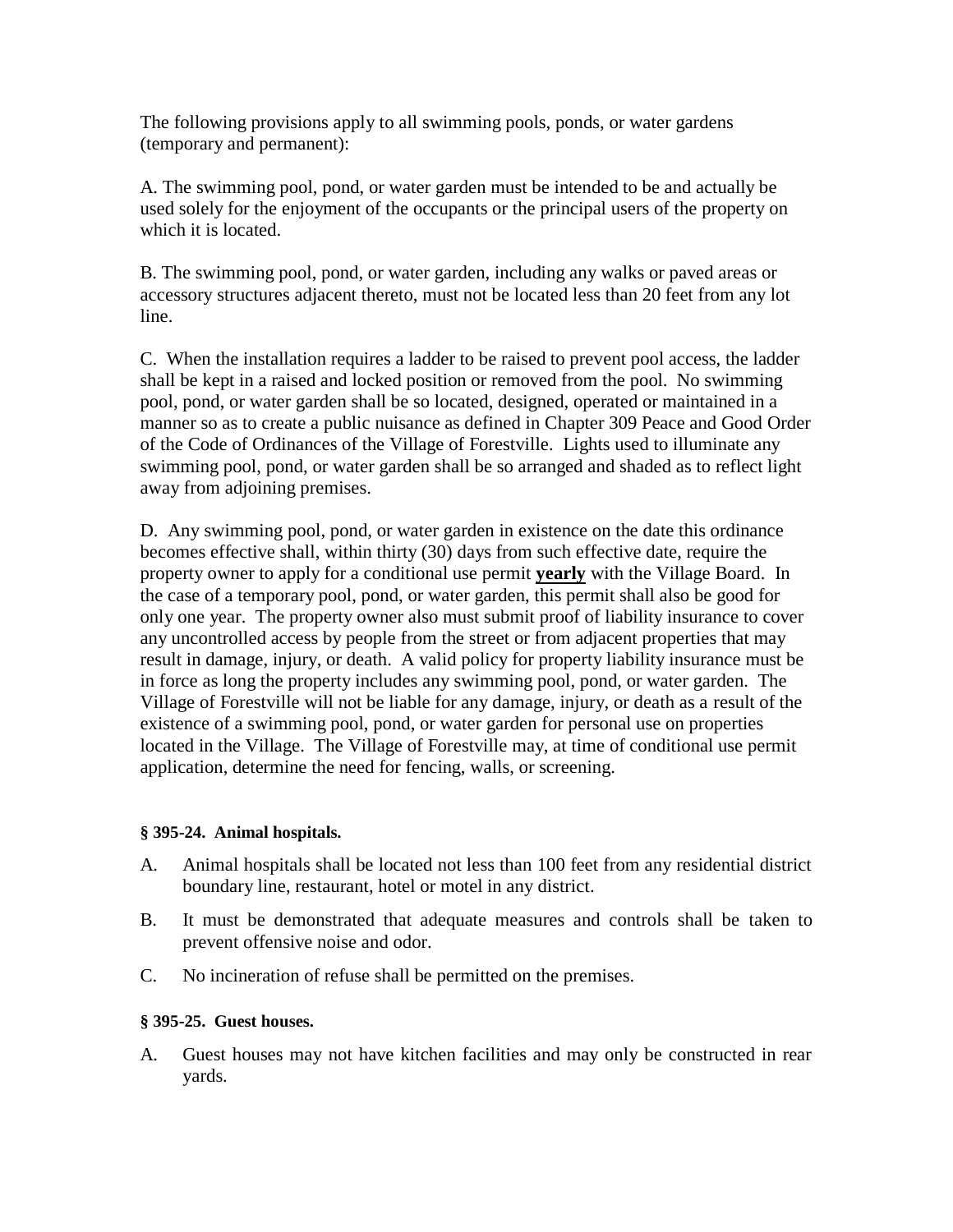B. Guest houses must be a minimum of 10 feet from any other building and all yard requirements of this chapter for a principal building must be met.

### **§ 395-26. Home occupation.**

- A. The home occupation must be one that is customarily incidental to the principal use of the premises, must not involve more than 25% of the area of any floor and must involve the use of household equipment only.
- B. No stock-in-trade may be kept or sold, except that made on the premises.
- C. Home occupations which may be allowed include, without limitation, babysitting, millinery, dressmaking, canning, laundering, crafts and the use of premises by a physician, surgeon, dentist, lawyer, clergyman or other professional person for consultation or emergency treatment, but not for the general practice of his profession. Home occupations which shall not be allowed include, without limitation, the display of any goods, barbering, beauty shops, conducting a dance school, real estate brokerage, photographic studios, commercial stables and kennels.

#### **§ 395-27. Country club; golf course.**

- A. No building shall be located within 100 feet of any property line.
- B. Facilities, such as restaurants and bars, may be permitted when conducted and entered from within the building.
- C. Swimming pools, tennis courts and the like shall be located not less than 25 feet from any property line.
- D. Adjoining property in any residential or commercial district shall be effectively protected by a wall, hedge and/or screen planting.

### **§ 395-28. Poultry farms.**

- A. Any building housing poultry shall be at a distance of not less than 200 feet from every lot line.
- B. It must be demonstrated that odor, dust, noise and drainage shall not constitute a nuisance or hazard to adjoining property or uses.

#### **§ 395-29. Animal feed yards; animal sales yards; commercial kennels for dogs and cats; riding academies; public stables.**

- A. No such use or structure shall be located less than 200 feet from any lot line, shall provide automobile and truck egress and shall provide parking and loading spaces so designed as to minimize traffic hazards and congestion.
- B. It must be demonstrated that odor, dust, noise and drainage shall not constitute a nuisance or hazard to adjoining property or uses.

### **§ 395-30. Agricultural processing plants.**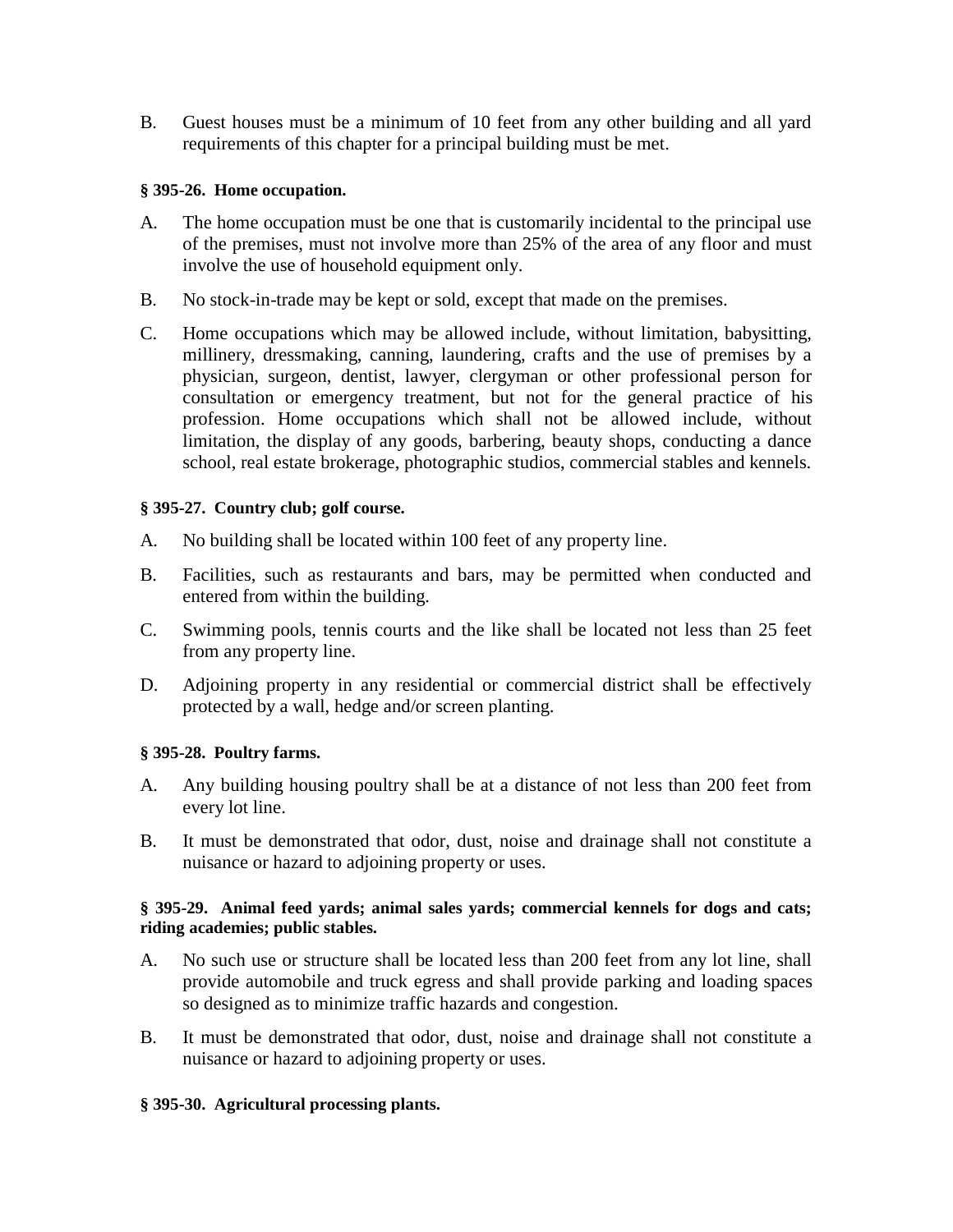- A. Any agricultural processing plant which is located in any residential district and which processes agricultural products produced on the premises or within a contiguous area shall be located so as to provide convenient trucking access with a minimum of interference to normal traffic and shall also provide parking and loading spaces.
- B. It must be demonstrated that adequate measures shall be taken to control odor, dust, noise and waste disposal so as not to constitute a nuisance or hazard to adjoining property or uses and also that the proposed source of water will not deprive others of normal supply.

#### **§ 395-31. Drive-in theaters.**

- A. Drive-in theaters shall be located only on major or secondary thoroughfares and shall provide ingress and egress so designed as to minimize traffic congestion.
- B. Drive-in theaters shall be located sufficiently distant from any residential district and shall be screened from any such district and all dwellings so that any noise will not disturb residents.
- C. Drive-in theaters shall maintain lighted signs and other lights only in such a way as not to disturb residents.

#### **§ 395-32. Golf driving ranges and amusement parks.**

- A. Golf driving ranges and amusement parks shall be located only on major or secondary thoroughfares or nonresidential streets.
- B. Floodlights used to illuminate the premises shall be directed and shielded so that they will not be an annoyance to any developed residential property.
- C. Golf driving platforms shall be not less than 200 feet from any adjacent residential district.
- D. A certificate may be granted to be in force for one year only, which certificate may be renewed for a period of one year at the expiration of such certificate, provided all requirements of this chapter have been and can continue to be met.

### **§ 395-33. Cemeteries, crematories, mausoleums and columbariums.**

- A. Any such structure or use shall provide entrance on a major street or road with ingress and egress so designed as to minimize traffic congestion.
- B. Any such structure or use shall provide either a minimum six-foot-high wall, a minimum three-feet thick, six-foot-high evergreen hedge or a minimum 20 feet of permanently maintained planting strip on all lot lines abutting any residential district or residential street.

### **§ 395-34. Airports, heliports and landing strips for aircraft.**

A. Any such structure or use shall be located not less than 600 feet from any dwelling.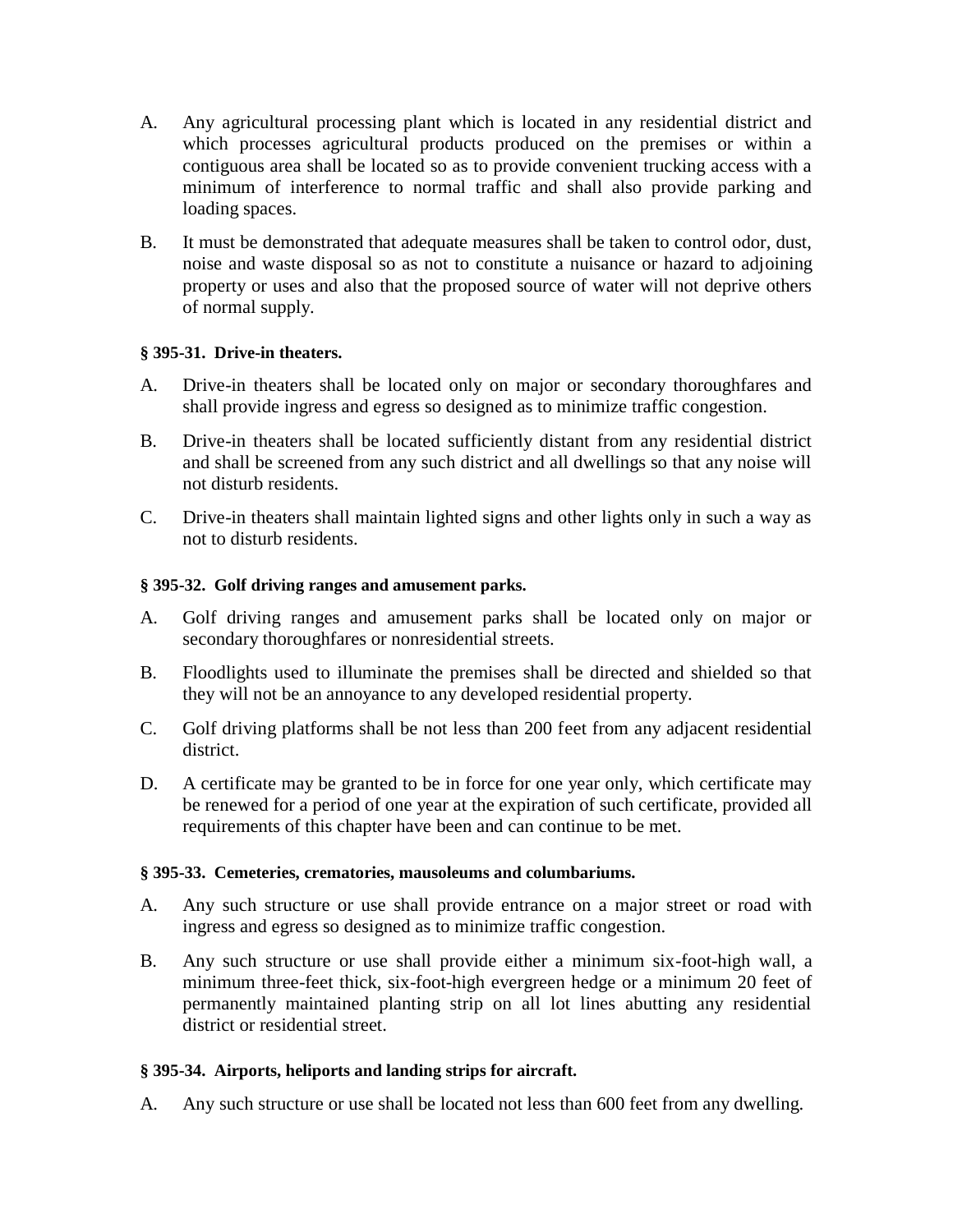- B. Any such structure or use shall provide runways only so oriented that aircraft landing and taking off do not pass directly over dwellings.
- C. Any such structure or use shall be located so that air or land traffic shall not constitute a nuisance to neighboring uses.
- D. It must be demonstrated that adequate controls or measures will be taken to prevent offensive dust, noise, vibrations or bright lights and that the field in question comes up to standards of the Federal Aviation Agency for the particular class of field.

#### **§ 395-35. Community building; social halls; lodges; fraternal organizations; clubs.**

- A. All buildings must be a minimum of 20 feet from the side lot lines and 50 feet from the rear lot line.
- B. There shall be no external evidence of any gainful activity, however incidental, nor any access to any space used for gainful activity other than from within the building.
- C. Any such structure or use must be located on a major or secondary thoroughfare or be able to provide access without causing heavy traffic on local residential streets.<sup>4</sup>

#### **§ 395-36. Nursing homes.**

- A. Approval must be obtained from proper agencies concerning health and safety conditions and the home must be licensed by such agencies.
- B. Any such structure or use must meet space requirements specified in § 395-16C for the R-3 Residential District.

#### **§ 395-37. Hospitals; churches or other religious or eleemosynary institutions.**

- A. Any such structure or use shall be located on a major street on a minimum parcel of 1/2 acre.
- B. Any such structure or use shall maintain a ten-foot-wide minimum landscape strip on all lot lines abutting residential districts and residential streets.

### **§ 395-38. Fertilizer plants and yards.**

 $\overline{\phantom{a}}$ 

- A. Fertilizer plants and yards shall not be less than 200 feet from any residential district and shall provide automobile parking and truck loading area, together with ingress and egress, designed to minimize traffic hazard and congestion.
- B. It must be demonstrated that odor, dust, noise and drainage shall not constitute a nuisance or hazard to adjoining properties or uses.<sup>5</sup>

<sup>4</sup>. **Editor's Note: Original Section 17.07(16), Private stables and paddocks, which followed this section, was repealed at time of adoption of Code (see Ch. 1, General Provisions, Art. II).** 

<sup>5</sup>. **Editor's Note: Original Section 17.07(20), Shooting clubs, which followed this section, was repealed at time of adoption of Code (see Ch. 1, General Provisions, Art. II).**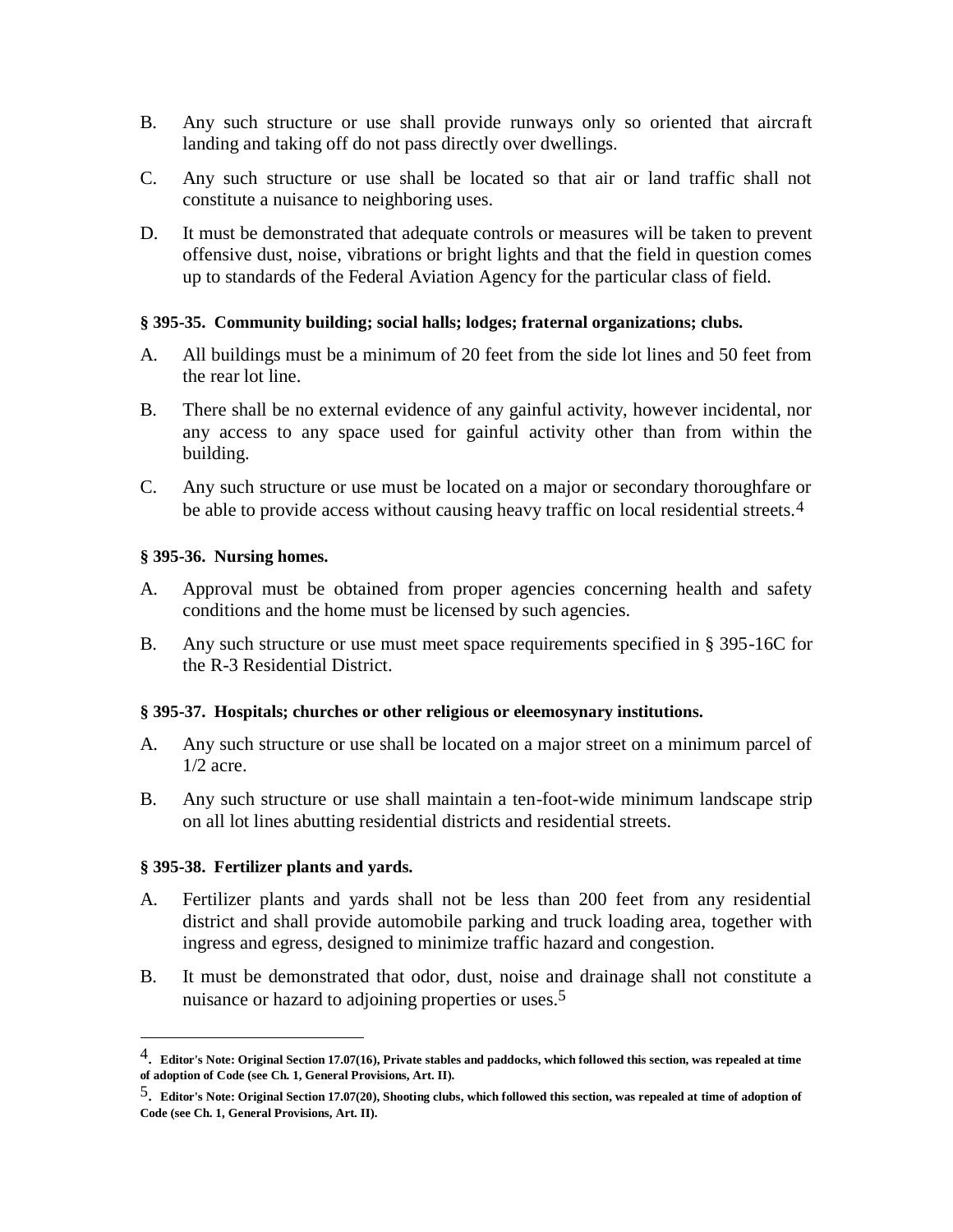#### **§ 395-39. Inflammable liquid storage.**

- A. Aboveground storage of more than 1,000 gallons of materials or products rated as fast burning or which produce flammable or explosive vapors or gases must be in a storage area that is not less than 600 feet distant from any other zoning district.
- B. Any such storage area must have adequate safety devices against the hazards of fire and explosion, must have adequate fire suppression and firefighting equipment and devices that are standard to the industry and must meet the requirements of all other ordinances which may be applicable.

# **§ 395-40. Amusement centers; bowling alleys; dance halls and similar places of amusement.**

- A. Any such place of amusement shall provide parking with ingress and egress designed so as to minimize traffic congestion.
- B. Any such place of amusement shall not be less than 20 feet from any lot line and shall provide a minimum six feet solid board fence or masonry wall separating the parking areas from abutting residential property.
- C. It must be demonstrated that adequate controls or measures will be taken to prevent offensive noise and vibration.

# **§ 395-41. Nursery schools and day-care centers for more than five children.**

- A. Such schools and centers shall maintain a minimum six-foot-high solid-board fence combined with a minimum three-foot-wide shrub planting area or a minimum sixfoot-high masonry wall on any lot line abutting a residential district.
- B. Nurseries shall be located on a minimum 10,000 square foot lot, and it must be demonstrated that such use will not lead to excessive traffic on local residential streets.

### **§ 395-42. Conditional uses in Conservancy District.**

Farm structures, travel trailer parks, campgrounds and related uses may be permitted as conditional uses only if the property owner or developer can demonstrate the following:

- A. That on-site soil tests indicate that the proposed structures, uses and proposed method of sewage disposal can be accommodated adequately and safely.
- B. That the lot in question is above any known high-water mark.
- C. That drain tile around foundations or other necessary improvements will be provided in areas having a high water table.
- D. In areas of severe slopes (over 10%), terracing, retaining walls or extensive landscaping will be used in order to prevent erosion of topsoils.

### **§ 395-43. Manufacturing uses.**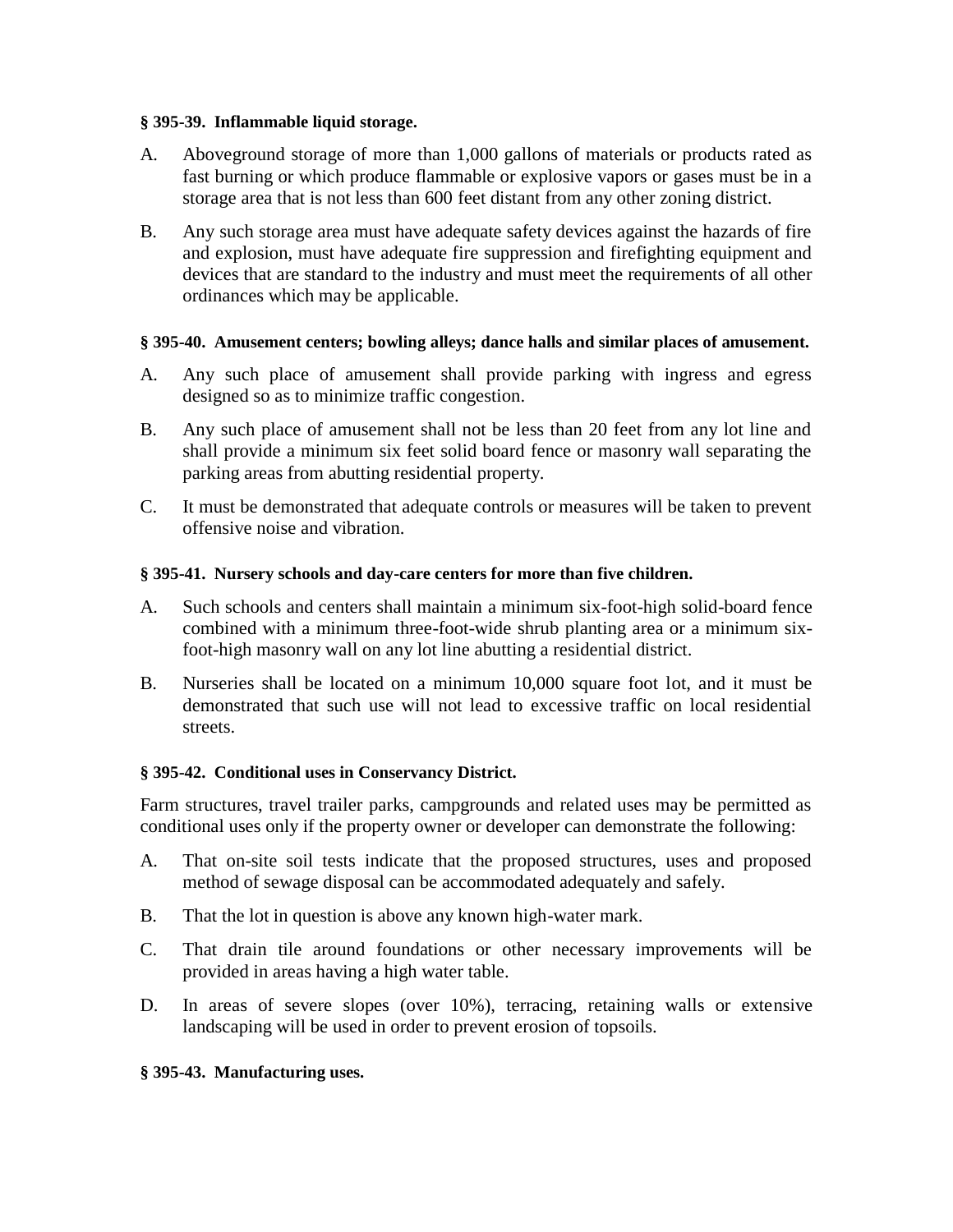All manufacturing uses listed in the conditional use classification in the industrial district regulations shall give evidence of ability to comply with all applicable state and federal codes or regulations governing vibration, radioactivity, odor, toxic or noxious matter, heat, dust, ash, smoke and sound, which codes and any amendments thereto are hereby adopted by reference.

## **§ 395-44. Temporary tract offices.**

Temporary tract offices may be allowed as a conditional use in any district. Temporary tract offices in any district shall be located on the property to which they are appurtenant and shall be limited to a six-month period, at the expiration of which time the applicant may request a further extension of time. Otherwise, the tract office shall be removed at the expense of the owner.

### ARTICLE IV **General Requirements**

#### **§ 395-45. Retail sales for guests only.**

Community buildings, private clubs, lodges and social or recreational establishments may engage in retail sales for guests only, provided that:

- A. There shall be no external evidence of any gainful activity, however incidental, nor any access to any space used for gainful activity other than from within the building.
- B. There shall be no harm to adjacent existing or potential residential development due to excessive traffic generation or noise or other circumstances.

### **§ 395-46. Yard requirements for corner lots.**

- A. Reversed corner lots. Reversed corner lots shall have a front yard of the required depth of either frontage and a second front yard of 1/2 the depth generally required for front yards in the district shall be provided on the other frontage.
- B. Regular corner lots. Regular corner lots shall have a front yard of required depth in accordance with the prevailing yard pattern and a second front yard of 1/2 the depth required generally for front yards in the district shall be provided on the other frontage.

### **§ 395-47. Multifamily dwellings.**

All multifamily dwellings and uses shall meet the following additional requirements:

- A. The recreation space ratio shall not be less than 14.
- B. The floor area ratio shall not be more than 0.325.
- C. The open space ratio shall not be less than 2.2.
- D. The living space ratio shall not be less than 1.4.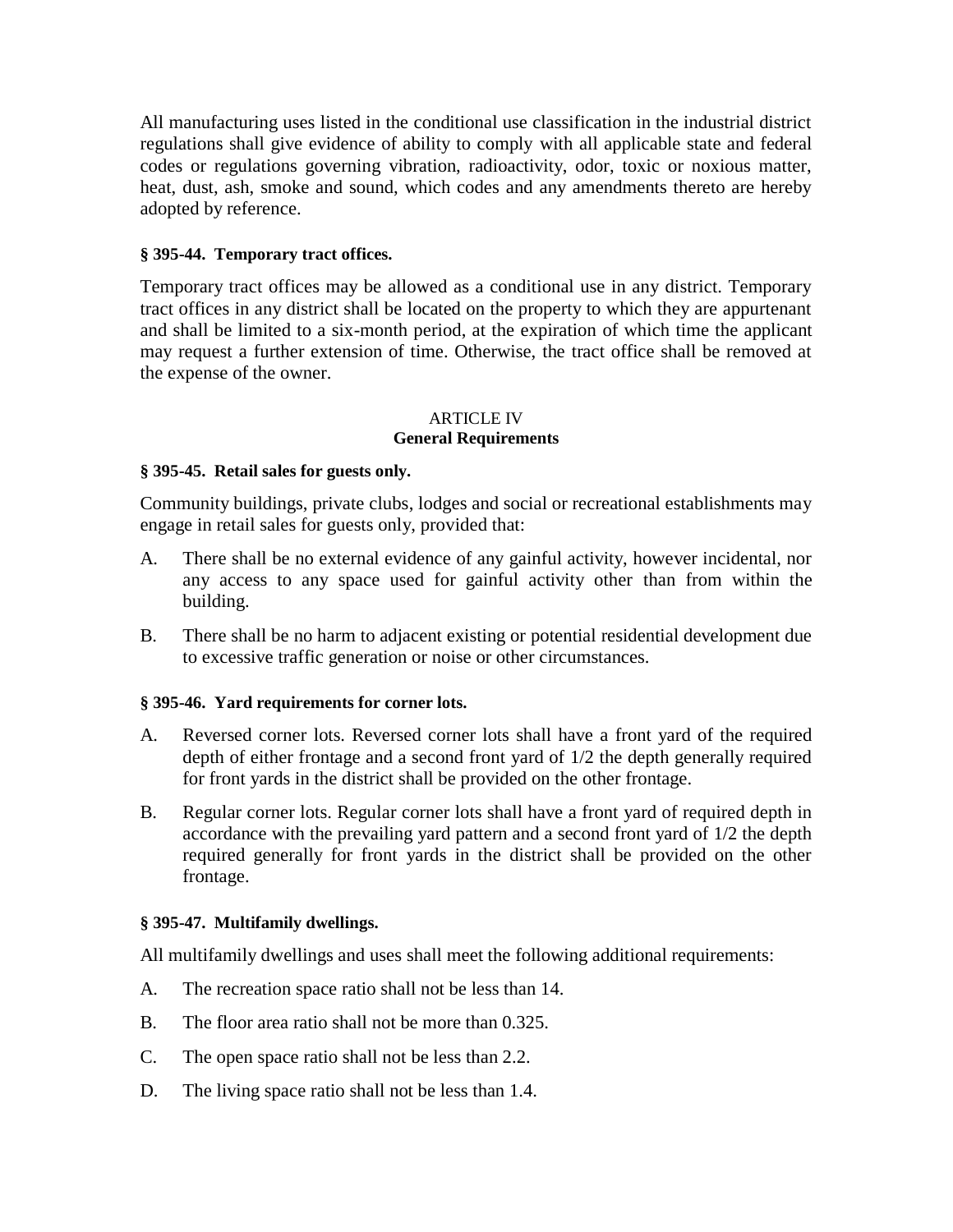### **§ 395-48. Outside storage and manufacturing areas.**

Wrecking, junk demolition and scrap yards shall be surrounded by a solid fence or evergreen planting completely preventing a view from any other property or public rightof-way and shall be at least 600 feet from all residential and commercial structures.

## **§ 395-49. Yard requirements.**

- A. No lot shall be so reduced that the dimensions and yard requirements imposed by this chapter cannot be met.
- B. No part of the yard or open space required for a given structure shall be included as a part of the yard or other space required for another structure.
- C. Every part of a required yard shall be open to the sky unobstructed, except for accessory buildings and the ordinary projection of sills, cornices and ornamental features projecting not more than 48 inches. However, in commercial areas, permanent awnings and their accessory columns or struts may project not more than five feet into a required front or side yard.
- D. An open or enclosed fire escape may project into a required yard not more than five feet and into a required court not more than 3 1/2 feet, provided it is so located that it does not obstruct light or ventilation.

### **§ 395-50. Height requirements.**

Chimneys, cooling towers, elevator bulkheads, fire towers, monuments, silos, stacks, scenery lofts, tanks, water towers, ornamental towers, spires, wireless or broadcasting towers, masts or aerials and necessary mechanical appurtenances, utility poles, towers, structures and their attached appurtenances are hereby excepted from the height regulations of this chapter and may be erected in accordance with such other regulations and ordinances of the Village, if any, as may from time to time be in effect.

### **§ 395-51. Sewage disposal facilities.**

Sewage disposal facilities shall be connected to the sewage disposal system of the Village. In any district where public sewage service is not available, the width and area of all lots shall be sufficient to permit the use of an on-site sewage disposal system designed in accordance with Ch. SPS 385, Wis. Adm. Code. In no case, however, shall the minimum lot size required in the zoning district in which such structure is to be located be reduced below the minimum specified in this chapter.

### **§ 395-52. Vision clearance at intersections.**

In each quadrant of every street intersection there shall be designed a vision clearance triangle, bounded by the inner street lines and a line connecting them 15 feet from their intersection. Within this triangle, no object shall be allowed between the heights of 2 1/2 feet and 10 feet above the street grade if it obstructs the view across the triangle in any way. This provision shall not apply to tree trunks, posts or wire fences, utility facilities and their attached appurtenances. In the case of an arterial street intersecting with another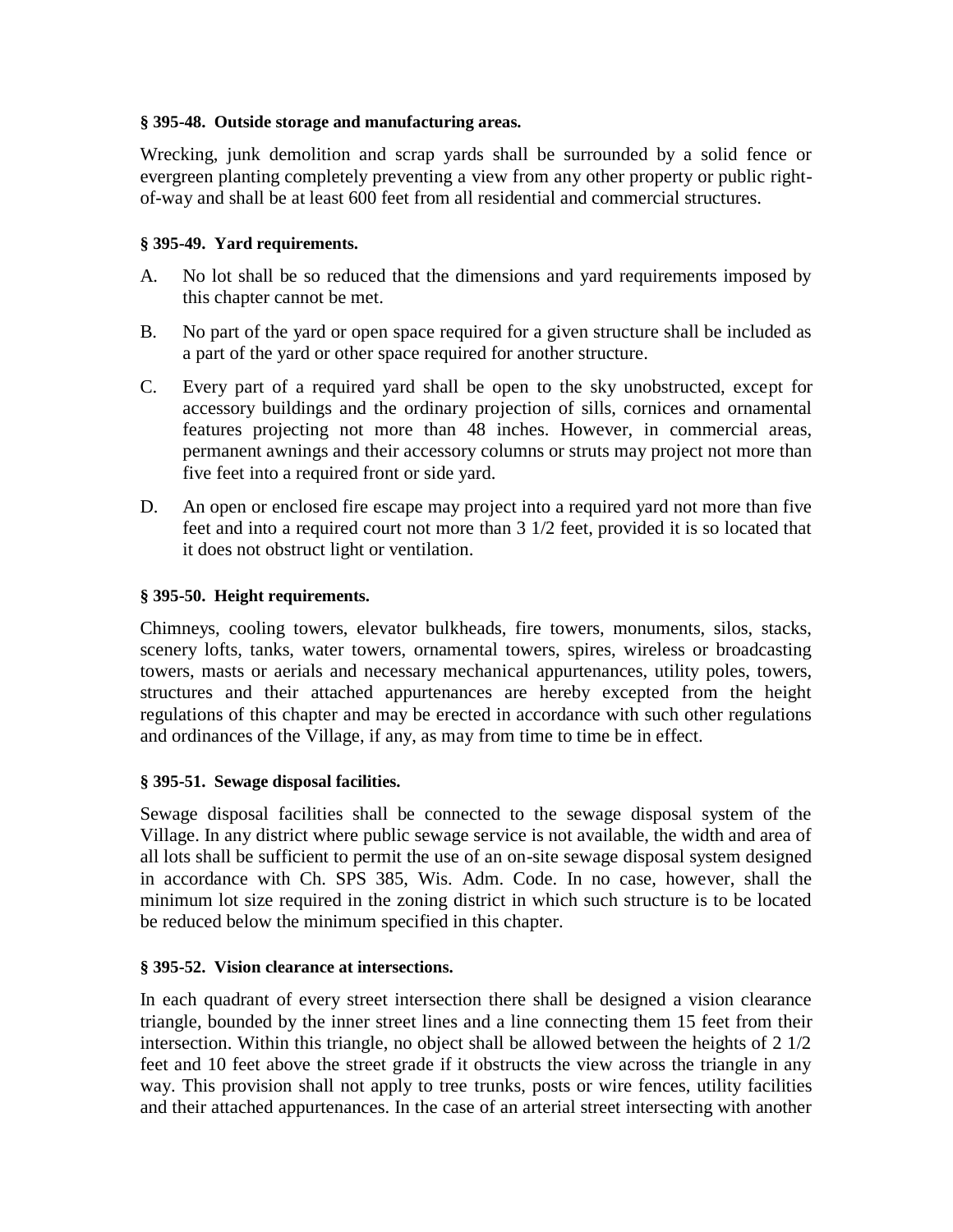arterial street or a railway, the corner cutoff distances establishing the triangular vision clearance space shall be increased to 50 feet from such intersection.

#### **§ 395-53. Circuses and carnivals.**

Circuses and carnivals involving temporary assemblages of over 300 people and their automobiles may be permitted in any district, provided that such establishment may not be located on a street developed with residences, within 500 feet of such residences or less than 200 feet from such residences, in any case for all such uses.

#### ARTICLE V **Parking Space and Parking Lot Requirements**

#### **§ 395-54. Parking space requirements.**

- A. Any building hereafter erected or placed on a lot shall be provided with off-street parking spaces in accordance with the table set forth in Subsection B. Each required parking space shall be at least 200 square feet in area or approximately 10 feet by 20 feet in size. The allocation of parking areas shall be indicated on the plans submitted with the application for a building permit.
- B. Number of spaces required for each use:

| <b>Use</b>                                     | <b>Required Parking Spaces</b>                                      |
|------------------------------------------------|---------------------------------------------------------------------|
| Single-family residential                      | 2 per dwelling unit                                                 |
| Elementary schools                             | 1 per teacher and staff member                                      |
| Junior or senior high schools 1 per 4 students |                                                                     |
| Libraries                                      | 1 per 300 square feet GFA                                           |
| Auditoriums, school<br>gymnasiums, stadiums    | 1 per 4 seats                                                       |
| Institutions for the care of<br>the aged       | 1 per 4 beds, plus 1 per 2 employees, plus 1 per doctor<br>on staff |
| Hospitals                                      | 1 per 2 beds, plus 1 per 2 employees, plus 1 per doctor<br>on staff |
| Mobile home parks                              | 2 per lot                                                           |
| Philanthropic and charitable<br>uses           | 1 per 2 employees, plus adequate number to serve the<br>public      |
| Public utilities and service<br>uses           | 1 per 2 employees, plus adequate number to serve the<br>public      |
| Private clubs                                  | 5 per 100 square feet GFA                                           |
| Noncommercial community<br>center              | A number equal to 30% capacity in persons                           |
| Radio and TV stations                          | 1 per 2 employees                                                   |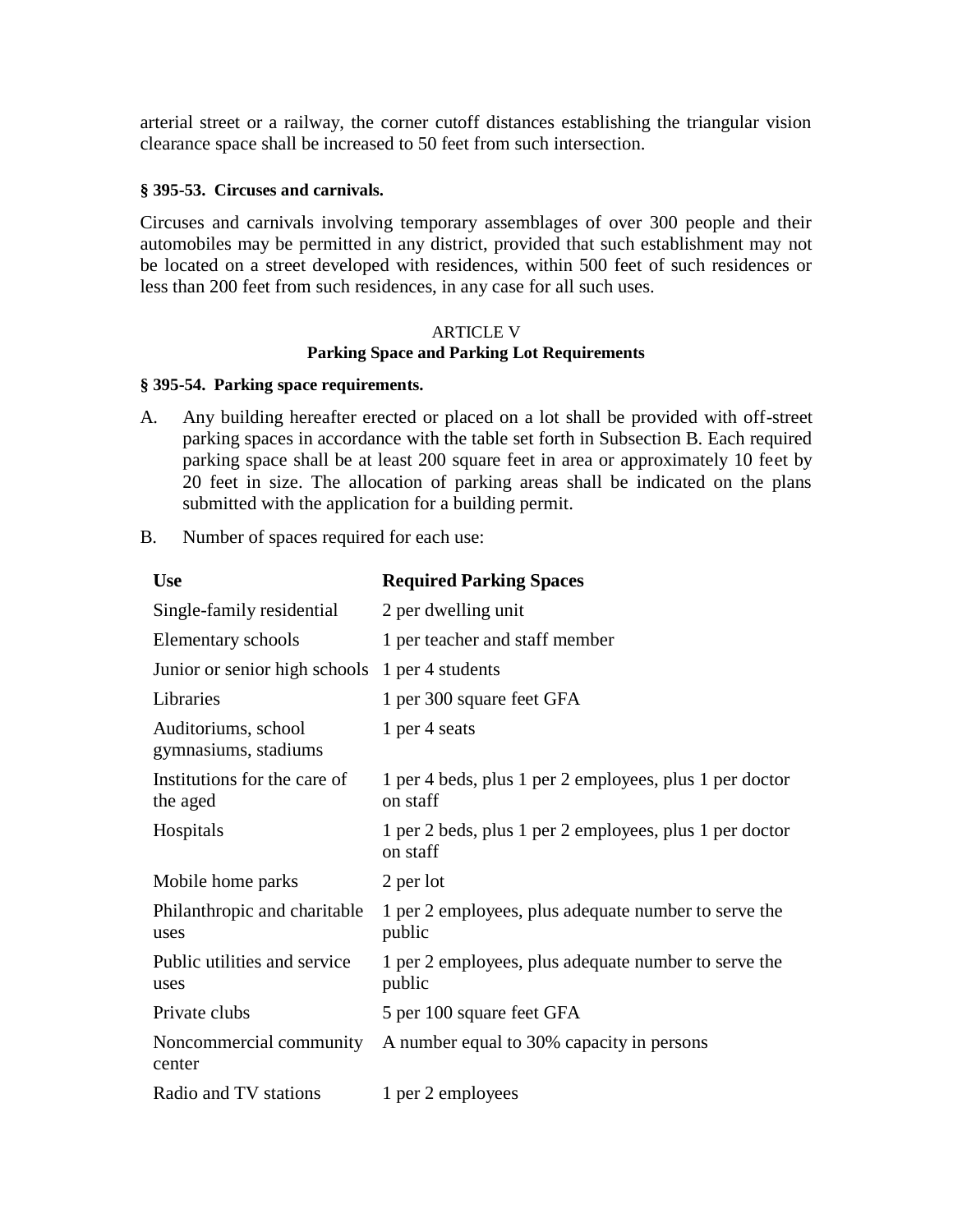| Churches                                               | 1 per 5 seats                                                                                                                 |
|--------------------------------------------------------|-------------------------------------------------------------------------------------------------------------------------------|
| <b>Apartment hotels</b>                                | 1 per dwelling unit                                                                                                           |
| Boardinghouses                                         | 1 per 2 dwelling units                                                                                                        |
| Multifamily dwellings                                  | 1.5 per dwelling unit, except that in housing<br>developments for the elderly, the ratio shall be 0.75 per<br>unit            |
| Taverns and restaurants                                | A number equal to 35% of capacity in persons                                                                                  |
| Service stations                                       | 1 per bay, plus 1 per employee                                                                                                |
| Resorts                                                | 1 per 2 employees, plus a number equal to 30% of<br>capacity or 1 per rental unit, whichever is greater                       |
| Bowling alleys                                         | 5 per alley, plus 1 per 300 gross square feet used for<br>bars, restaurants, etc.                                             |
| Travel trailer parks                                   | 1.5 per travel trailer site                                                                                                   |
| Campgrounds                                            | 1 per campsite                                                                                                                |
| Pool halls, dance halls,<br>pools, skating rinks, etc. | A number equal to 30% of the capacity in persons                                                                              |
| Medical and dental clinics                             | 4 per staff member                                                                                                            |
| Auto sales                                             | 2 per employee                                                                                                                |
| Post office                                            | 1 per 2 employees, plus 1 per each 300 gross square feet<br>in excess of 4,000 square feet                                    |
| Commercial schools                                     | 1 per 2 employees, plus 1 per 5 students                                                                                      |
| Indoor theaters                                        | 1 per 5 seats, plus 1 per 4 seats over 400                                                                                    |
| Funeral parlors                                        | 8 per funeral chapel, plus 1 per funeral vehicle                                                                              |
| General commercial<br>buildings                        | 1 per 200 gross square feet in excess of 1,000 square<br>feet or 5.5 for each 1,000 gross square feet in integrated<br>center |
| Animal hospitals and kennels 2 per employee            |                                                                                                                               |
| Car washes                                             | 0.5 per employee, plus a number 5 times the capacity of<br>the facility                                                       |
|                                                        | Cartage and express facilities 1 per vehicle operated, plus 1 per 2 employees                                                 |
| Contractor or construction<br>offices                  | 1 per employee                                                                                                                |
| Laundries                                              | 1 per 3 employees                                                                                                             |
| Printing and publishing<br>establishments              | 1 per 2 employees                                                                                                             |
| Warehousing and<br>wholesaling establishments          | 1 per 2 employees                                                                                                             |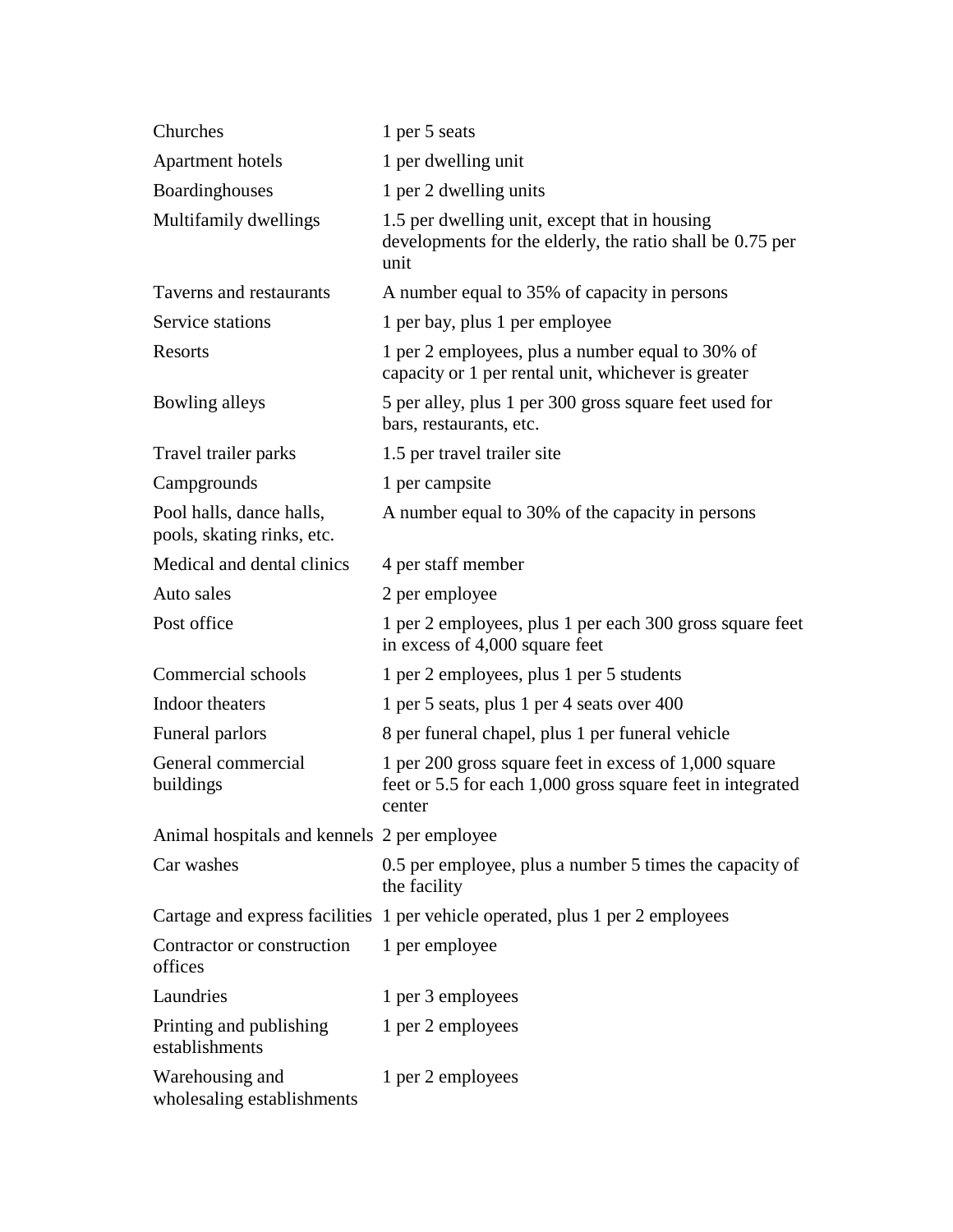| Hotels                               | 1 per 2 rooms                                                    |
|--------------------------------------|------------------------------------------------------------------|
| Laboratories                         | 1 per 2 rooms                                                    |
| Motels                               | 1 per unit, plus 1 for manager                                   |
| Riding stables                       | 1 per each employee, plus adequate number to serve the<br>public |
| General industrial<br>establishments | 1 per each employee (maximum at one time in plant)               |

### **§ 395-55. Loading spaces in commercial and industrial districts.**

A. In commercial and industrial districts and in connection with any commercial or industrial use, sufficient space shall be provided on the lot for the loading or unloading of vehicles so that the public street shall at all times be free and unobstructed to the passage of vehicular and pedestrian traffic. Such space shall be provided as follows:

| <b>Gross Floor</b><br>Area |                                                                                             |
|----------------------------|---------------------------------------------------------------------------------------------|
| (square feet)              | <b>Minimum Loading and Unloading Space Required</b>                                         |
| 0 to $1,500$               | None                                                                                        |
| 1,501 to 10,000 One space  |                                                                                             |
| $10,001$ and<br>above      | One space, plus space for each full 20,000 square feet in excess of<br>$10,000$ square feet |

B. All spaces shall be at least 10 feet by 50 feet or 500 square feet in area and shall have a clearance of at least 14 feet in height.

### **§ 395-56. Location of off-street parking.**

All off-street parking for other than residential uses shall be either on the same lot or within 300 feet of the building it is intended to serve. This distance shall be measured from the nearest point of the building to the nearest point of the off-street parking lot.

### **§ 395-57. Building permit requirement.**

No parking lot shall be constructed or reconstructed unless and until a building permit therefor is issued under § 395-74 of this chapter. All applications for building permits shall be submitted with two copies of plans for the development and construction of the parking lot. Adequate space for ingress to and egress from the parking lot shall be provided and each parking space shall have adequate access by means of maneuvering lanes. The matter of the provision of adequate ingress and egress shall be reviewed by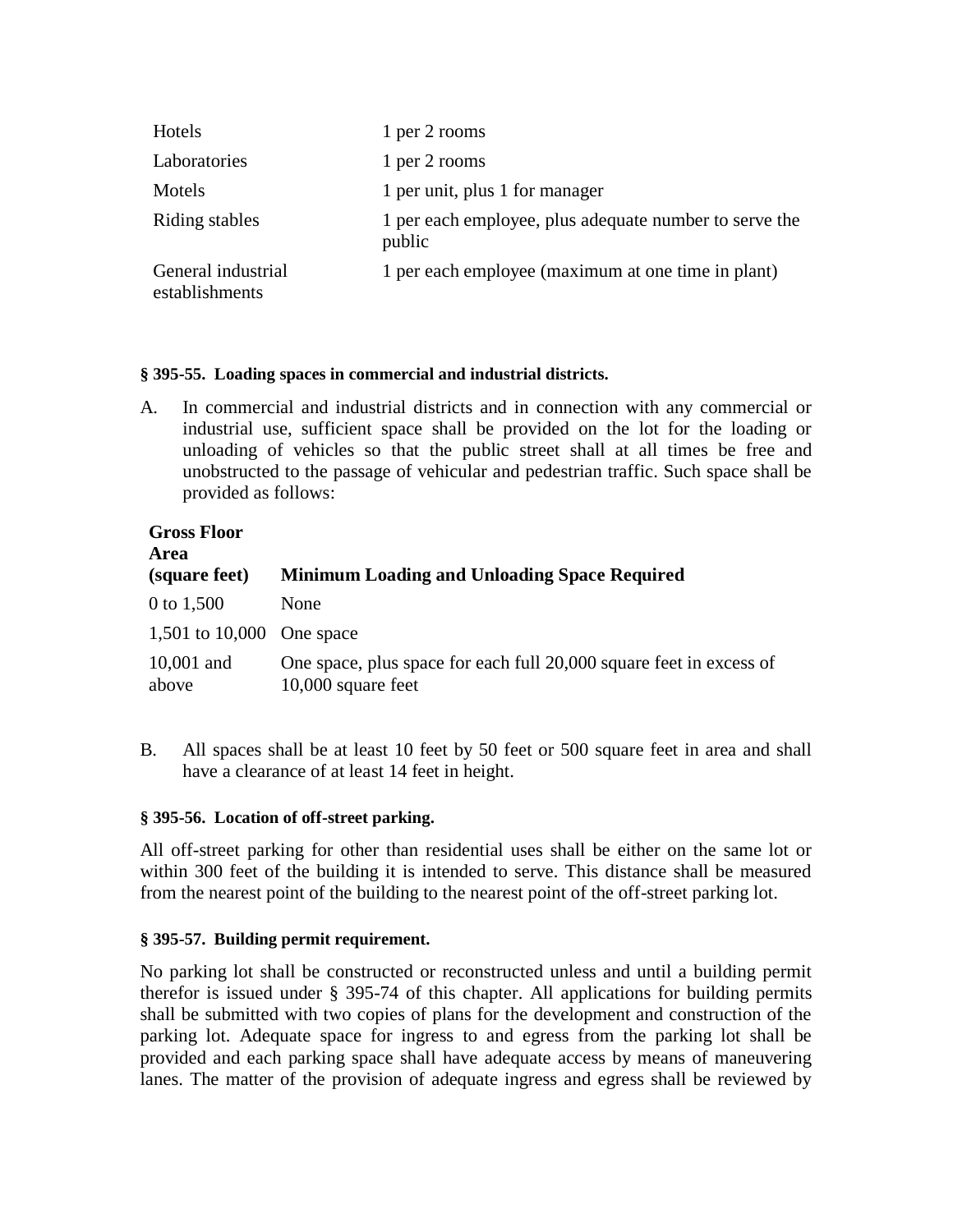and subject to the approval of the Village Engineer, if any, or such other officials as may be designated by the Village Board.

### **§ 395-58. Landscaping requirements.**

Any open off-street automobile parking area which is either created or redesigned and rebuilt subsequent to the adoption of this chapter and which contains two or more rows of parking stalls and an area of 7,500 square feet or more shall provide and maintain canopy type shade trees, along with other forms of vegetation hardy to this region, in tree islands and planting strips totaling not less than 5% of the parking surface area. The minimum size of each tree island or planting strip shall be 50 square feet. The size, type and location of the islands, planting strips and the plant materials themselves shall be indicated on the plans submitted with the application for a building permit.

#### ARTICLE VI **Signs**

#### **§ 395-59. Prohibition.**

Except as allowed by this section, all signs are prohibited.

### **§ 395-60. Building permit requirement.**

Except for those signs specified below in § 395-61, no sign shall hereafter be located, erected, moved, reconstructed, extended, enlarged, converted or structurally altered, unless and until a building permit therefor is issued under § 395-72. All signs shall be in conformity with the provisions of this chapter and shall also meet all the structural requirements of Chapter 160, Building Construction and Fire Prevention, of this Code.

#### **§ 395-61. Signs permitted in residential districts.**

All signs are prohibited in all residential districts, except the following, which are permitted:

- A. Signs over show windows or doors of a nonconforming business establishment which only announce, without display or elaboration, the name and occupation of the proprietor and which do not exceed two feet in height and 10 feet in length.
- B. Real estate signs which do not exceed eight square feet in area and which advertise the sale, rental or lease of the premises upon which the sign is temporarily located.
- C. Name, occupation and warning signs which do not exceed two square feet and which are located on the premises.
- D. Bulletin boards for public, charitable or religious institutions which do not exceed eight square feet in area and which are located on the premises.
- E. Memorial signs, tables, names of buildings and date of erection signs when cut into any masonry surface or when constructed of metal and affixed flat against a structure.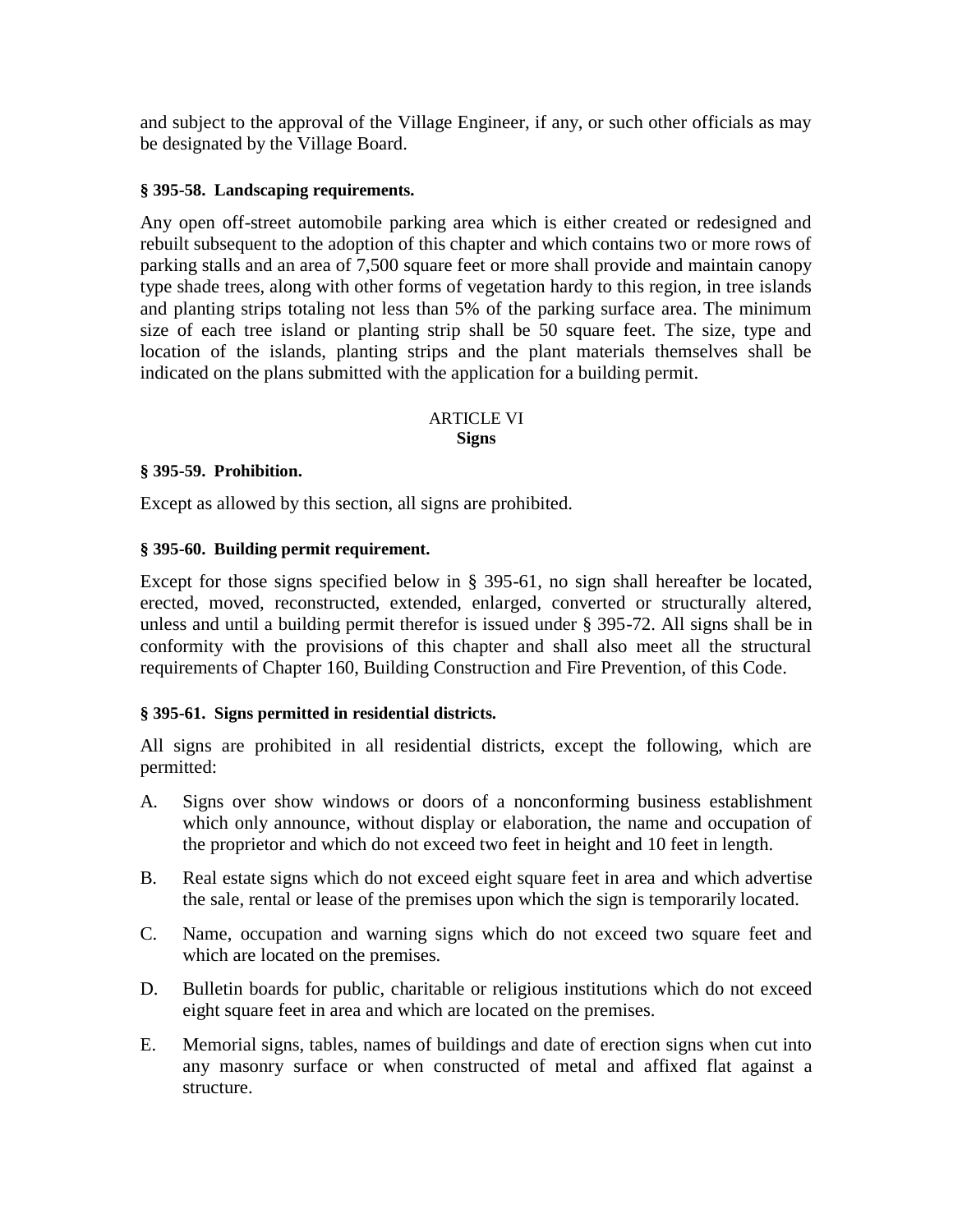- F. Official signs including, but not limited to, traffic control signs, parking restriction signs and information signs and notices.
- G. Temporary signs when authorized by the Building Inspector for a period not to exceed 30 days.

# **§ 395-62. Signs permitted in commercial and industrial districts.**

Signs are permitted in all commercial and industrial districts, subject to the following restrictions:

- A. Wall signs placed against the exterior wall of a building shall not extend more than six inches from the wall's surface, shall not exceed 500 square feet in area for any one premises and shall not exceed 20 feet in height above the mean center-line street grade.
- B. Projected signs fastened to, suspended from or supported by structures shall not exceed 100 square feet in area for any one premises, shall not extend more than six feet into any required yard, shall not extend more than three feet into any public right-of-way, shall not be less than 10 feet from all side lot lines and shall not exceed a height of 20 feet above the mean center-line street grade or 15 feet above a driveway or an alley.
- C. Ground signs shall not exceed 20 feet in height above the mean center-line street grade, shall meet all yard requirements for the district in which they are located and shall not exceed a total of 100 square feet total on all sides for any one premises.
- D. Roof signs shall not exceed 10 feet in height above the roof, shall meet all yard and height requirements for the district in which they are located and shall not exceed a total of 300 square feet total on all sides for any one premises.
- E. Signs shall only advertise, promote or represent establishments, goods or services located, sold or manufactured within 100 feet of the sign.
- F. Any combination of any of the above signs shall meet all of the requirements for each sign individually.

### **§ 395-63. Signs facing residential districts.**

No sign, except those permitted in § 395-61 above, shall be permitted to face a residential district if it is within 100 feet of the boundary of such district.

### **§ 395-64. No imitation of traffic signs, etc.**

Signs shall not resemble, imitate or approximate the shape, size, form or color of railroad or traffic signs, signals or devices. Signs shall not obstruct or interfere with the effectiveness of railroad or traffic signs, signals or devices. No sign shall be erected, relocated or maintained so as to prevent free ingress to or egress from any door, window or fire escape and no sign shall be attached to a standpipe or fire escape. No sign shall be placed so as to obstruct or interfere with traffic visibility.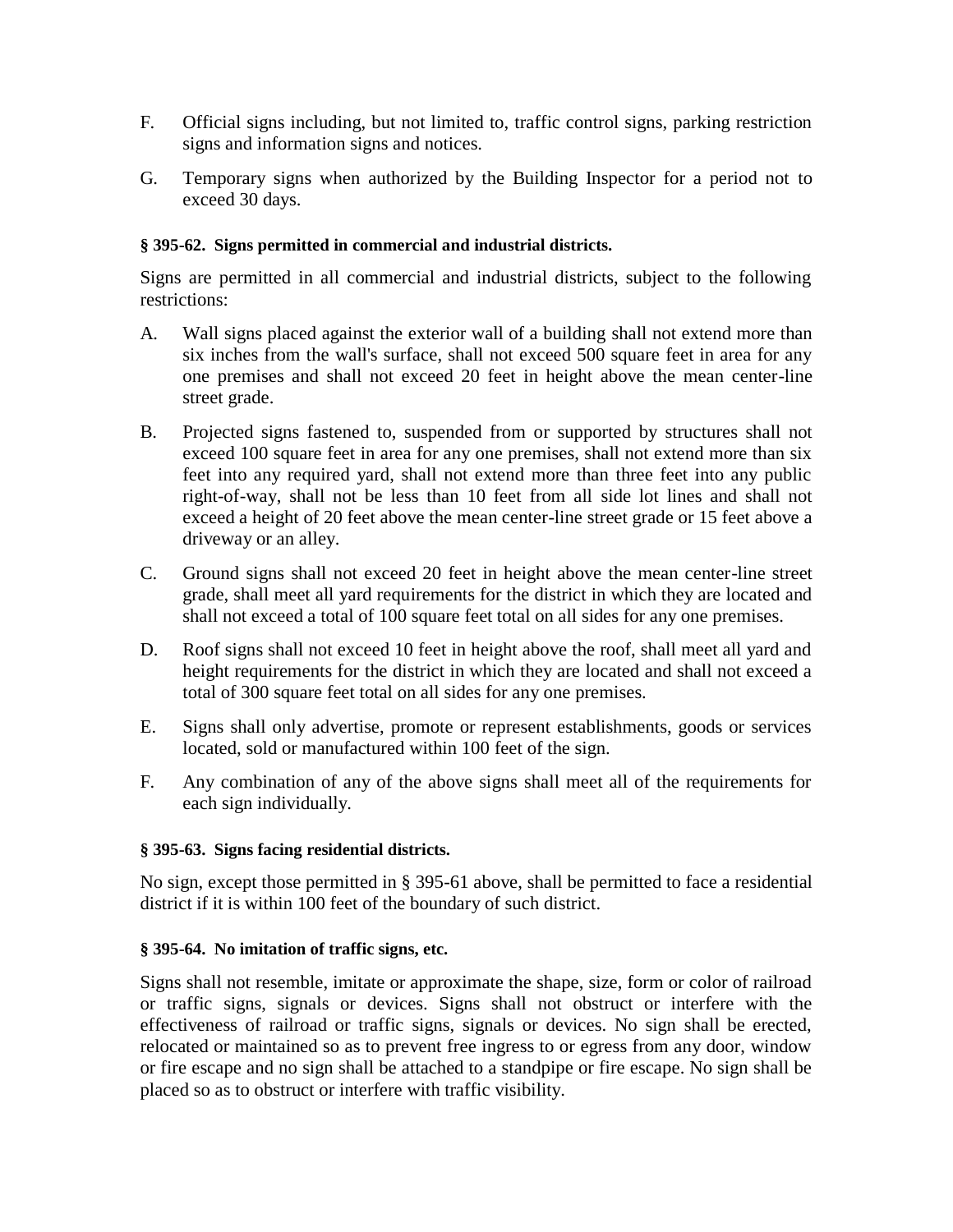#### **§ 395-65. Nonconforming signs.**

Signs lawfully existing at the time of the adoption or amendment of this chapter may be continued although the use, size or location does not conform with the provisions of this chapter. However, any such sign shall be deemed a nonconforming use or structure and the provisions of Article VII of this chapter shall apply.

#### ARTICLE VII **Nonconforming Uses and Structures**

#### **§ 395-66. Existing nonconforming uses.**

- A. The lawful use of a structure, land or water which existed at the time of the adoption or amendment of this chapter may be continued although the use does not conform with the provisions of this chapter.
- B. Only that portion of the land or water in such actual nonconforming use may be so continued and the structure may not be extended, enlarged, reconstructed, substituted, moved or structurally altered, except when required to do so by law or order or so as to comply with the provisions of this chapter.
- C. The total lifetime structural repairs or alterations to any nonconforming structure shall not exceed 50% of the Village's equalized value of the structure at the time of its becoming a nonconforming use, unless it is permanently changed to conform to the use provisions of this chapter.
- D. Substitutions of new equipment may be permitted by the Board of Appeals if such equipment will reduce the incompatibility of the nonconforming use with the neighboring uses.

#### **§ 395-67. Abolishment or replacement of nonconforming structures.**

- A. If a nonconforming use is discontinued or terminated for a period of 12 months, any future use of the structure, land or water shall conform to the provisions of this chapter. When a structure which is designed, used or intended for a use which is not permitted in the district in which it is located is damaged by fire, explosion, flood, the public enemy or other calamity to the extent of more than 50% of its current equalized value, it shall not be restored, except so as to comply with the use provisions of this chapter.
- B. A current file of all nonconforming uses shall be maintained by the Village Clerk listing the following:6
	- (1) Owner's name and address.
	- (2) Use of the structure or land.

 $\overline{\phantom{a}}$ 

(3) Assessed value at the time of its becoming a nonconforming use.

<sup>6</sup>. **Editor's Note: Amended at time of adoption of Code (see Ch. 1, General Provisions, Art. II).**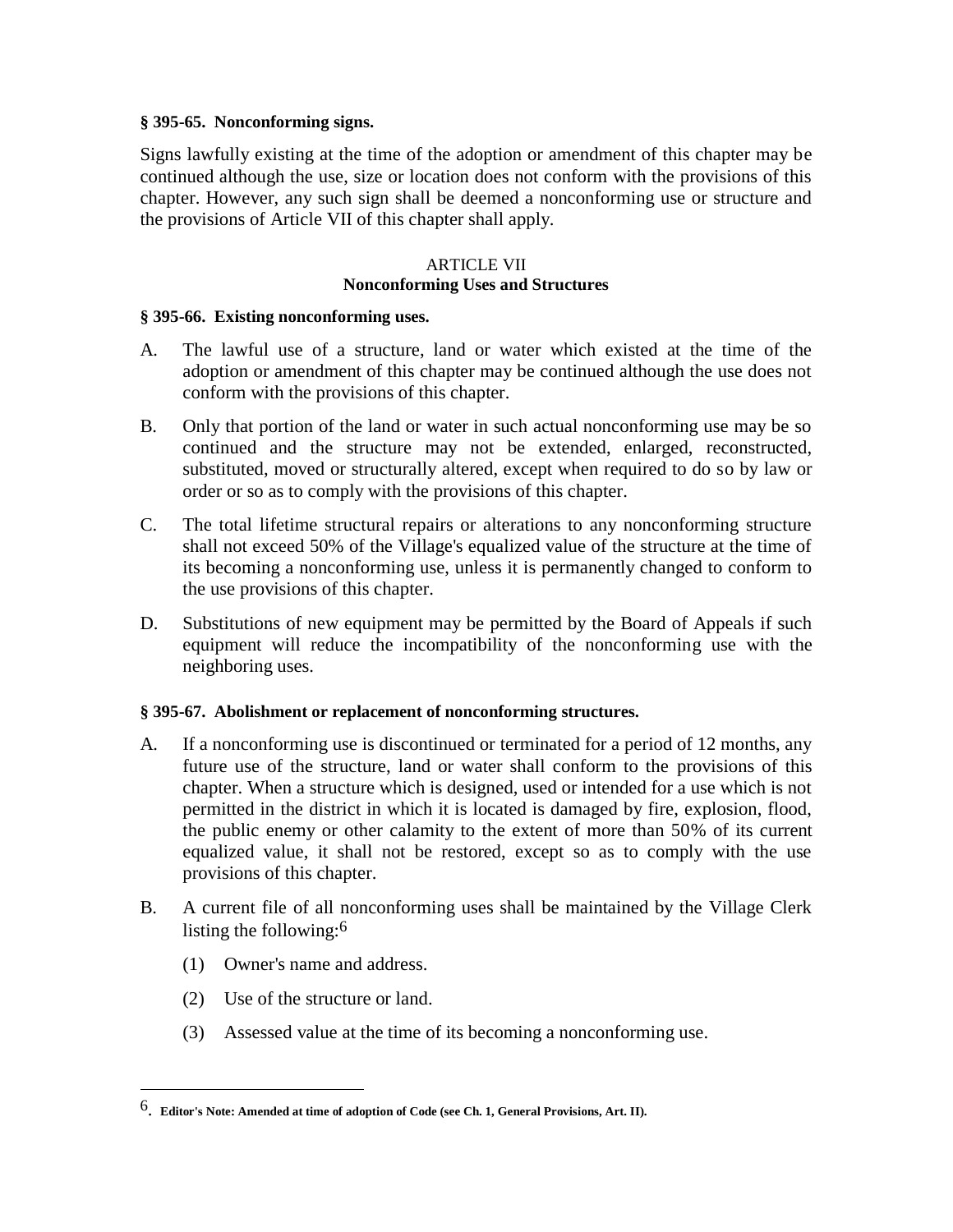C. Pursuant to § 62.23(7)(hc), Wis. Stats., a nonconforming structure damaged or destroyed by violent wind, vandalism, fire, flood, ice, snow, mold or infestation after March 2, 2006, may be restored to the size, location, and use that it had immediately before the damage or destruction occurred, and no limits may be imposed on the costs of the repair, reconstruction, or improvement of said structure. The size of the restored structure may be larger than the size it was immediately before the damage or destruction if necessary for the structure to comply with applicable state or federal requirements.<sup>7</sup>

### **§ 395-68. Relocation of structure.**

A structure may be moved in whole or in part to any other location on the same or any other lot only after approval therefor shall have been granted by the Board of Appeals and further provided as follows:

- A. That such structure is designated or intended for a use permitted in the district in which it is to be located.
- B. That such relocated structure and its use shall be made to conform to all of the regulations of the district in which it is to be located.
- C. That such relocated structure shall be in harmony with the general character of existing structures within the immediate neighborhood.

### **§ 395-69. Existing nonconforming structures.**

- A. A lawful nonconforming structure existing at the time of the adoption or amendment of this chapter may be continued although its size or location does not conform with the lot width, lot area, yard, height, parking and loading and access provisions of this chapter.
- B. Ordinary repairs and alterations, including structural alterations, may be made to a nonconforming structure, which is nonconforming as to bulk, provided such repairs and alterations conform to the regulations of the district in which it is located.
- C. A nonconforming structure, which is nonconforming as to bulk, shall not be added to or enlarged in any manner unless such additions and enlargements thereto are made to conform to all of the regulations of the district in which it is located.
- D. A structure, all or substantially all of which is designed, used or intended for a use which is permitted in the district in which it is located and which is destroyed or damaged by fire, other casualty or act of God may be restored.

#### **§ 395-70. Changes and substitutions.**

 $\overline{\phantom{a}}$ 

Once a nonconforming use or structure has been changed to conform to this chapter, it shall not revert back to a nonconforming use or structure. The Board of Appeals has permitted the substitution of a more restrictive nonconforming use for an existing

<sup>7</sup>. **Editor's Note: Added at time of adoption of Code (see Ch. 1, General Provisions, Art. II).**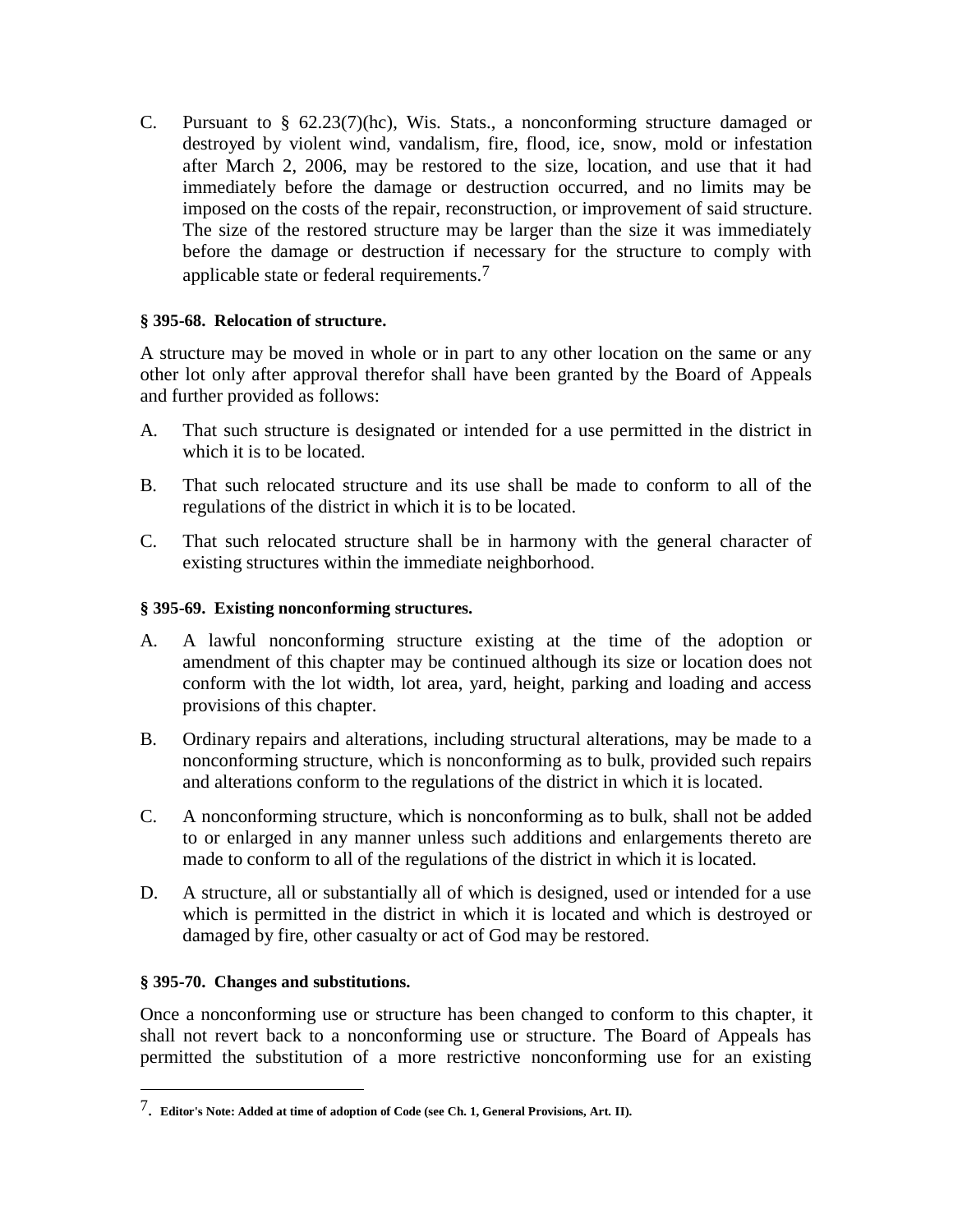nonconforming use. If it does so, the substituted use shall lose its status as a legal nonconforming use and become subject to all the conditions required by the Board of Appeals.

### **§ 395-71. Nonconforming lots, structures and uses in industrial districts.**

In industrial districts, single-family detached dwellings and their accessory structures may be erected on any legal lot or parcel of record at the time of the adoption of this chapter. The burden of proof shall be on the applicant for a building permit for certificate of zoning compliance to show that such lot was of record in the county Register of Deeds' office prior to the adoption of this chapter. No further subdivision for residential purposes is permitted in any industrial district. Any building or structure erected after the adoption of this chapter under this section shall conform to the requirements of §§ 395-68 and 395- 70, but shall not be subject to the repair and termination provisions of §§ 395-66 and 395- 67 hereof.

### ARTICLE VIII **Administration and Enforcement**

#### **§ 395-72. Building permits.**

- A. Requirement. No structure, water or land shall hereafter be used, no land use shall be substantially changed and no structure shall be erected, moved or structurally altered without full compliance with the terms of this chapter and other applicable regulations and unless and until a building permit has been issued.
- B. The Village President shall enforce the provisions of this chapter.<sup>8</sup>
- C. Applications. All applications for building permits shall be made to the Village Clerk and shall be accompanied by plans in duplicate, drawn to scale, showing the name and address of the property owner; location; actual shape and dimensions of the lot to be built upon; high-water mark of any abutting watercourse; center line of abutting streets and highways; exact size and location on the lot of the proposed or existing buildings and accessory buildings, lines within which the building shall be erected, altered or moved; existing and intended use of each building or part of a building; number of families the building is intended to accommodate; and such other information with regard to the lot and neighboring lots or buildings as the Building Inspector shall deem necessary to determine and provide for the enforcement of this chapter. The fees for building permits shall be established by the Village Board.9

#### **§ 395-73. Conditional use permits.**

 $\overline{\phantom{a}}$ 

A. Requirement. No use listed in §§ 395-13 through 395-20 as a conditional use shall be allowed unless and until a conditional use permit is issued in accordance with this section.

<sup>8</sup>. **Editor's Note: Amended at time of adoption of Code (see Ch. 1, General Provisions, Art. II).** 

<sup>9</sup>. **Editor's Note: Amended at time of adoption of Code (see Ch. 1, General Provisions, Art. II).**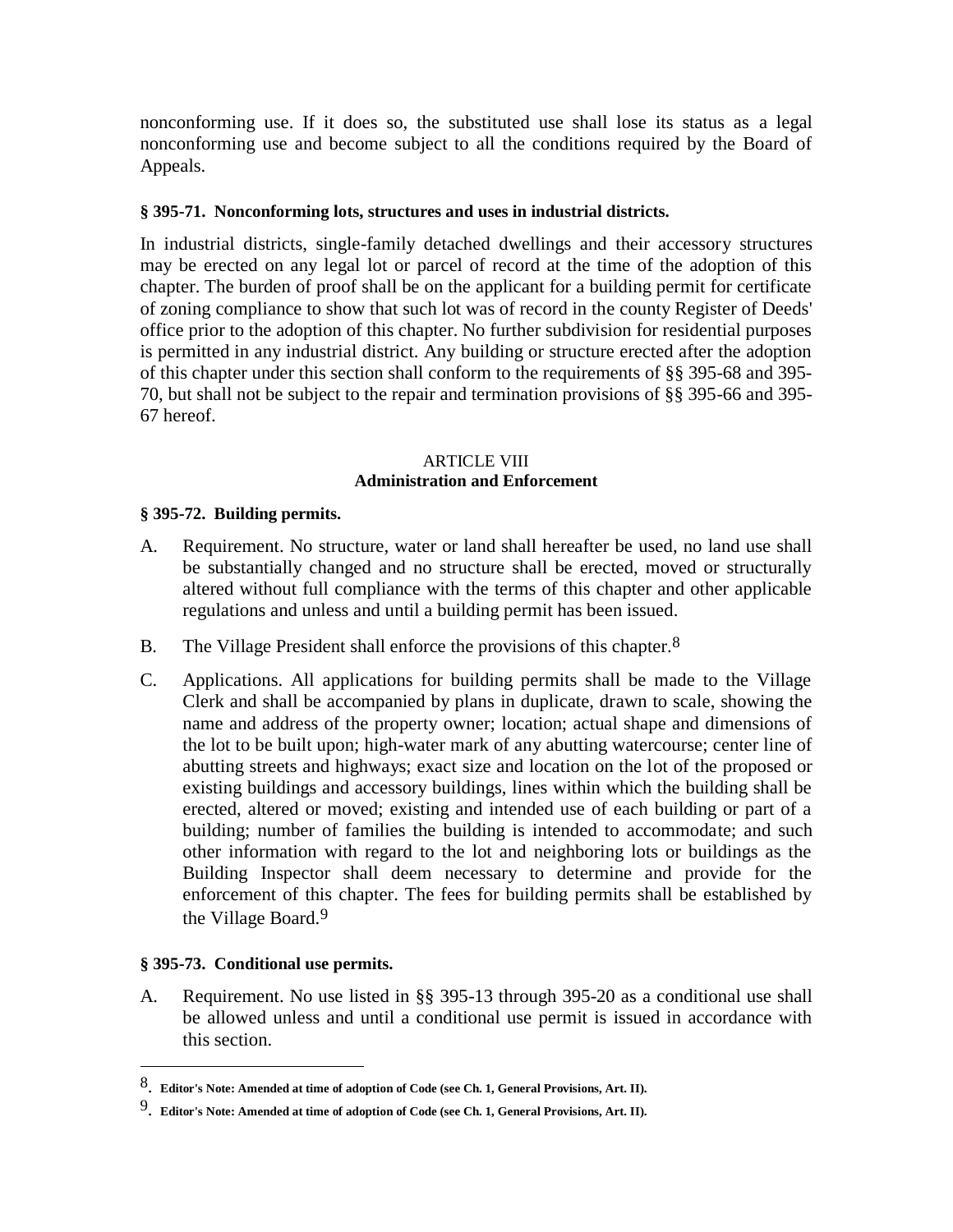- B. Authority to issue. The Plan Commission may direct the Village Clerk, with Board approval, to issue a conditional use permit for a use listed as conditional after a review and a public hearing by it as specified in this section, provided that such additional uses or structures are in accordance with the purpose and intent of this chapter and are found not to be hazardous, harmful, offensive or otherwise adverse to the environment or the value of the neighborhood or community.10
- C. Applications. Applications for conditional use permits shall be made in duplicate to the Village Clerk on forms provided by his office. Such applications shall be forwarded to the Plan Commission upon receipt by the Village Clerk. Such applications shall include, where applicable, the following information:  $11$ 
	- (1) The names and addresses of the applicant, owner of the site, architect, professional engineer, contractor and all of the opposite and abutting property owners of record.
	- (2) A description of the subject site by lot, block and recorded subdivision or by metes and bounds, address of the subject site, type of structure, proposed operation or use of the structure or site, number of employees and zoning district within which the subject site lies.
	- (3) A survey prepared by a registered land surveyor showing all of the information required for a building permit and showing existing and proposed landscaping.
	- (4) Such additional information as may be required by the Plan Commission or the Village Board.
	- (5) A fee receipt from the Village Treasurer in the amount established by the Village Board.
- D. Review and approval.

 $\overline{\phantom{a}}$ 

- (1) The Plan Commission shall review the site, existing and proposed structures, architectural plans, neighboring uses, parking areas, driveway locations, highway access, traffic generation and circulation, drainage, sewerage and water systems and the proposed operation.
- (2) The Plan Commission shall hold a public hearing on each proposed conditional use. Notice of the time and place of a hearing shall be published not less than 15 nor more than 30 days preceding the hearing at least once in one or more newspapers of general circulation in the Village. The Village Clerk shall notify in writing all abutting or opposite property owners as listed by the applicant in the original application of the time, date and subject matter of the hearing. Failure to comply with this provision shall not, however, invalidate any previous or subsequent action on the application.

<sup>10</sup>. **Editor's Note: Amended at time of adoption of Code (see Ch. 1, General Provisions, Art. II).** 

<sup>11</sup>. **Editor's Note: Amended at time of adoption of Code (see Ch. 1, General Provisions, Art. II).**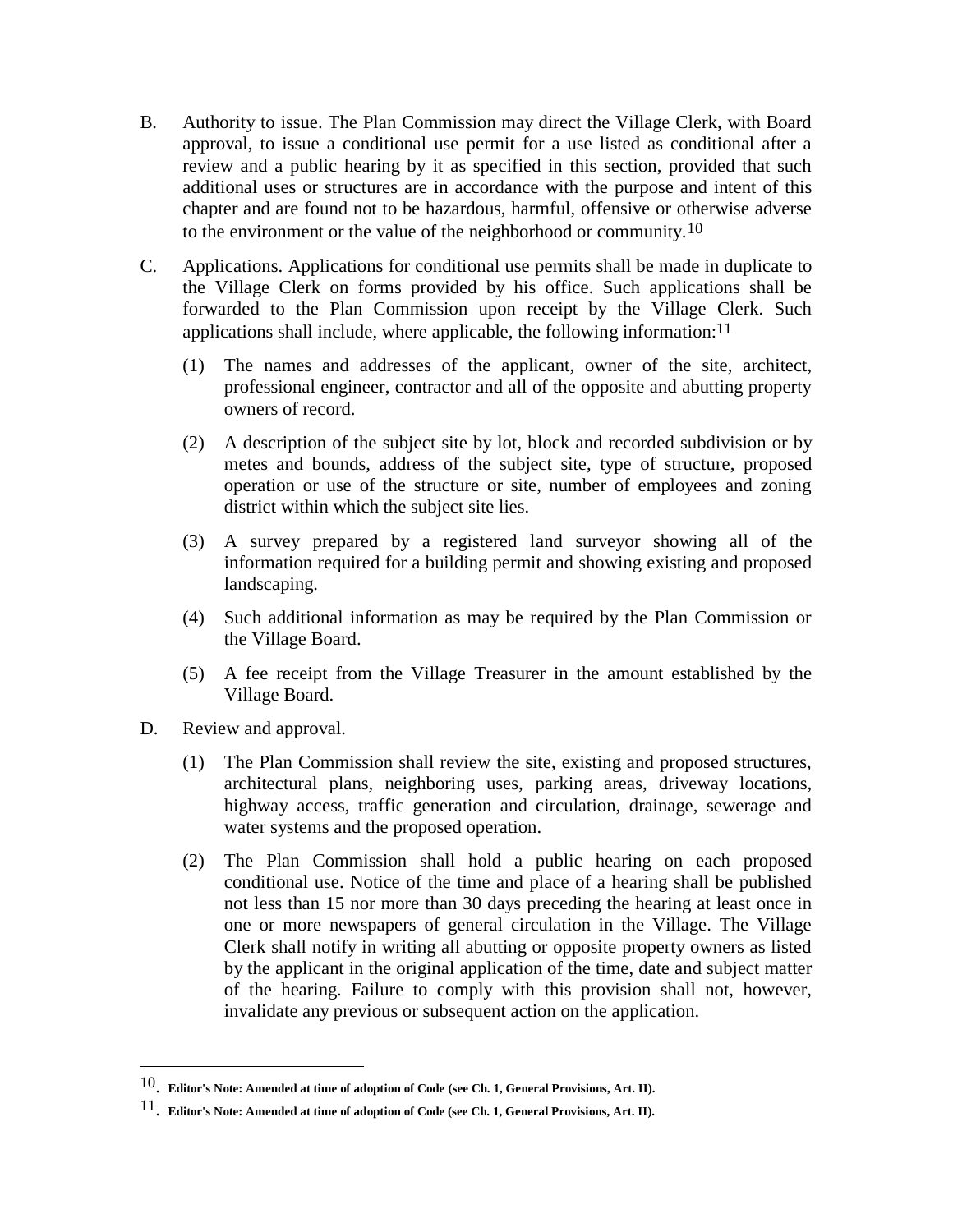- (3) Any proposed conditional use of property located within 500 feet of any existing or proposed right-of-way of a freeway, expressway, interstate or controlled access trafficway or within 1,500 feet of the existing or proposed interchange or turning lane rights-of-way shall be specifically reviewed by the highway agency that has jurisdiction over the trafficway. The Plan Commission shall request such review and await the highway agency's recommendations for a period not to exceed 60 days before taking final action. The Plan Commission shall issue its decision in the form of written findings of fact and conclusion to support its decision on an application for a conditional use permit.
- E. Standards.
	- (1) General. No conditional use shall be granted by the Plan Commission unless the Commission shall find that:
		- (a) The establishment, maintenance or operation of the conditional use will not be detrimental to or endanger the public health, safety, morals, comfort or general welfare.
		- (b) The conditional use will not be injurious to the use and enjoyment of other property in the immediate vicinity for the purpose already permitted nor substantially diminish and impair property values within the neighborhood.
		- (c) The establishment of the conditional use will not impede the normal and orderly development and improvement of the surrounding property for uses permitted in the district.
		- (d) Adequate utilities, access roads, drainage and necessary facilities have been or are being provided.
		- (e) Adequate measures have been or will be taken to provide ingress and egress so designed as to minimize traffic congestion in the public streets.
		- (f) The conditional use shall in all other respects conform to the applicable regulations of the district in which it is located.
	- (2) Standards relating to certain conditional uses. A conditional use permit authorizing a use which must meet specific requirements specified in Article IV of this chapter shall not be issued unless all such requirements as may be applicable have been met.
	- (3) Standards for planned unit residential developments. A conditional use permit authorizing a planned unit residential development shall not be issued unless the procedure specified in Subsection J below has been followed and the requirements in that subsection satisfied.
	- (4) Standards for extractions from or deposits on the earth of rock, stone, etc. A conditional use permit authorizing the excavation from or deposit on the earth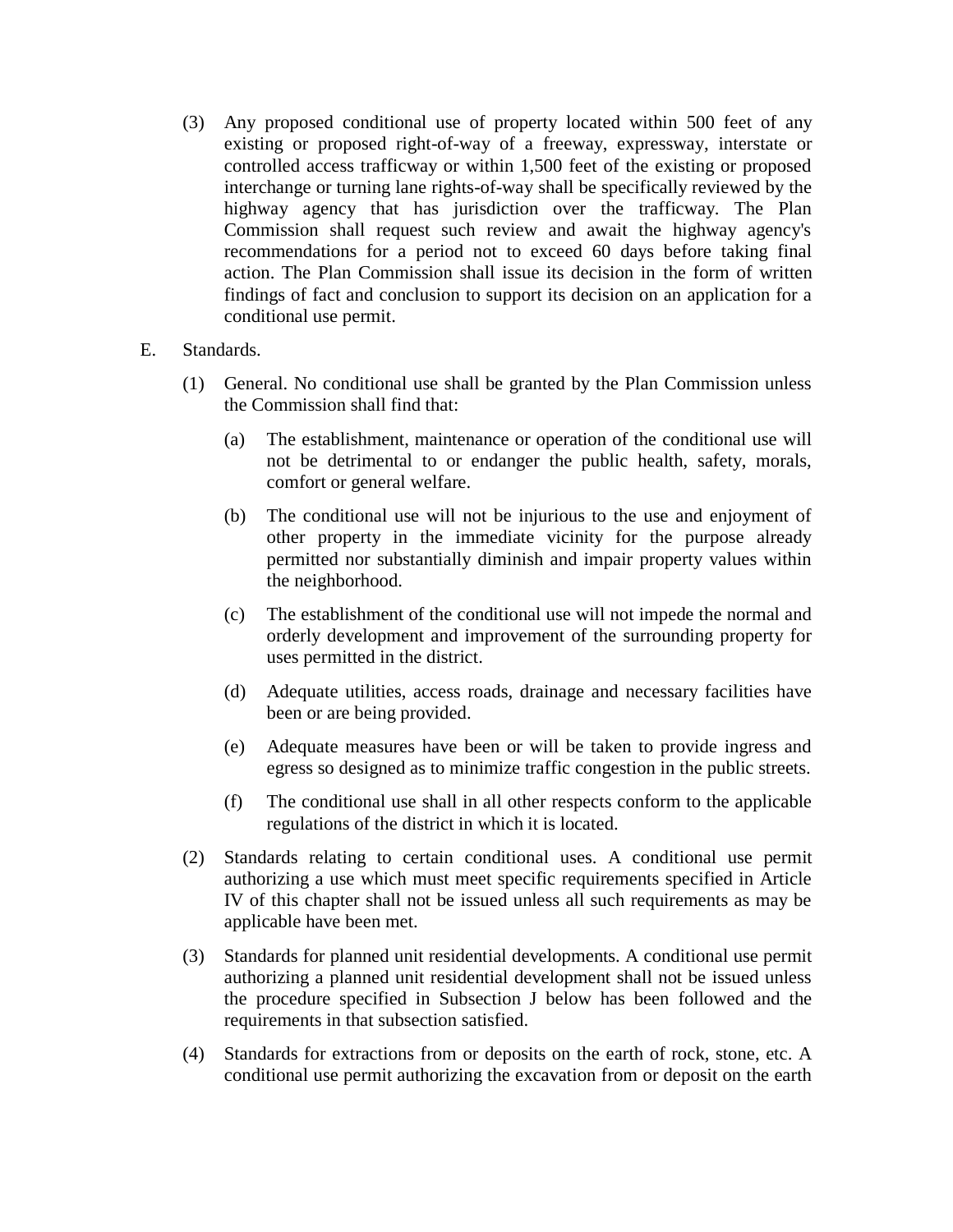of such materials shall not be issued unless the requirements of Subsection K of this section are satisfied.

- F. Conditions. Conditions relating to matters such as landscaping, architectural design, type of construction, construction commencement and completion dates, sureties, lighting, fencing, planting screens, operational control, hours of operation, improved traffic circulation, deed restrictions, highway access restrictions, increased yards or parking requirements may be imposed by the Plan Commission as a condition on its granting of a conditional use permit if it finds that these are necessary to fulfill the purpose and intent of this chapter.
- G. Resubmission. No application for a conditional use that has been denied in whole or in part may be resubmitted for a period of one year from the date of the order of denial, except on the grounds of new evidence or proof of change in conditions found to be valid by the Plan Commission.12
- H. Failure to establish use. In any case where a conditional use has not been established within one year after the date of granting of the permit, then, without further action by the Plan Commission, the conditional use or authorization shall be null and void.
- I. Termination. If an authorized conditional use does not continue in conformity with the conditions of the original approval, the conditional grant may be terminated by action of the Plan Commission.
- J. Conditional use permits for planned unit residential developments.
	- (1) General. Planned unit residential developments consisting exclusively of single-family dwelling units are permitted in R-1, R-2 and R-3 Residential Districts as conditional uses. Planned unit residential developments which include any multifamily dwelling units are permitted in the R-2 and R-3 Residential Districts as conditional uses. An applicant for a conditional use permit may be allowed to modify the lot size, setback and yard requirements within the district in which the project is located. All other requirements shall be complied with as well as any fire, building or electrical codes and applicable subdivision regulations.
	- (2) Application. The original application for a conditional use permit shall include a preliminary plan. In addition to meeting the requirements of Subsection C above, this preliminary plan shall show the overall plan for development, including grading, landscaping, exterior design and location of buildings, lots, common structures, facilities, utilities, access roads, streets, sidewalks and parking and open spaces. A fee receipt from the Village Treasurer in the amount established by the Village Board shall be submitted with the application. In addition, the following data shall be summarized and attached:13

 $\overline{\phantom{a}}$ 

<sup>12</sup>. **Editor's Note: Amended at time of adoption of Code (see Ch. 1, General Provisions, Art. II).** 

<sup>13</sup>. **Editor's Note: Amended at time of adoption of Code (see Ch. 1, General Provisions, Art. II).**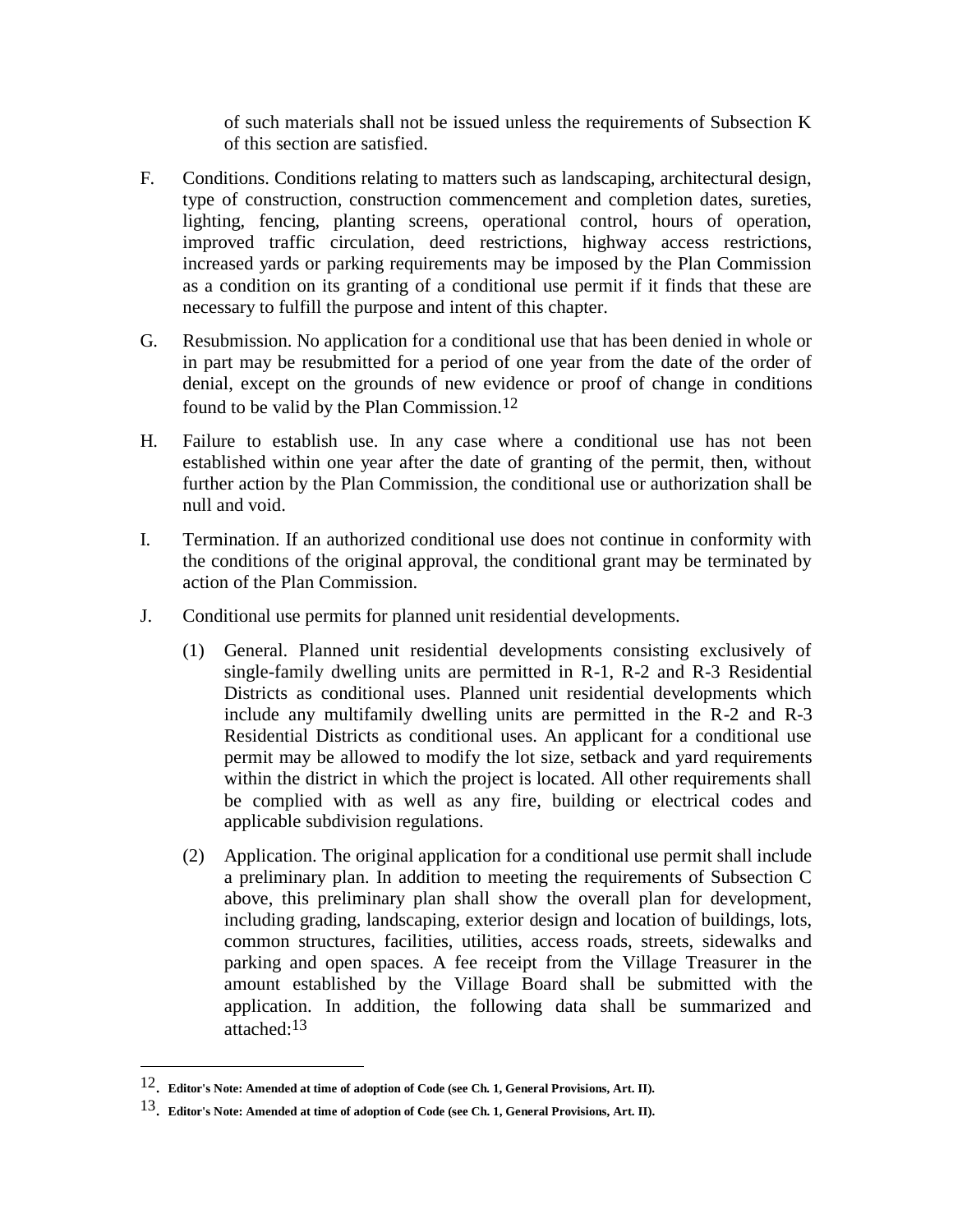- (a) Total land area.
- (b) Total number of living units.
- (c) Total floor area on all floors of proposed buildings.
- (d) Total building area at ground level, including garages, carports and other community facilities.
- (e) Total uncovered open space, including paved areas in streets, walks and driveways.
- (f) Total recreation space.
- (g) Total occupant car spaces defined as off-street parking spaces without time limit.
- (3) Action by the Plan Commission. The Plan Commission shall approve or tentatively approve with suggestions for revisions or deny the original application within 90 days. Any such action shall be in writing and shall set forth the Plan Commission's findings and conclusions and shall set forth its reasoning. If the original application is denied, the applicant must resubmit an original application to receive consideration. If the Plan Commission approves or tentatively approves with suggestions for revision, the applicant shall submit a final plan for final approval within six months after the date of the action of the Plan Commission. If the applicant does not do so, he must resubmit an original application in order to be eligible for further consideration. A public hearing shall be held on final application within 90 days of the receipt of the final plan.
- (4) Standards. In granting an application, the Plan Commission shall make the following determinations based on the final plan:
	- (a) That the tract to be developed is at least 10 acres in the case of a singlefamily planned unit residential development and at least five acres in the case of a multifamily planned residential development.
	- (b) That the tract to be developed is in single or corporate ownership.
	- (c) That the heights of the proposed structures conform to the maximum set forth in the district regulations for the district in which the project is to be developed.
	- (d) That a certificate attested by the Building Inspector showing the availability of adequate public sewer and water is present.
	- (e) That landscaping and grading will be done to assure adequate drainage.
	- (f) That the streets to be provided will assure a traffic circulation pattern which minimizes through traffic, allows for adequate turning and parking and provides ample space for the turning and effective use of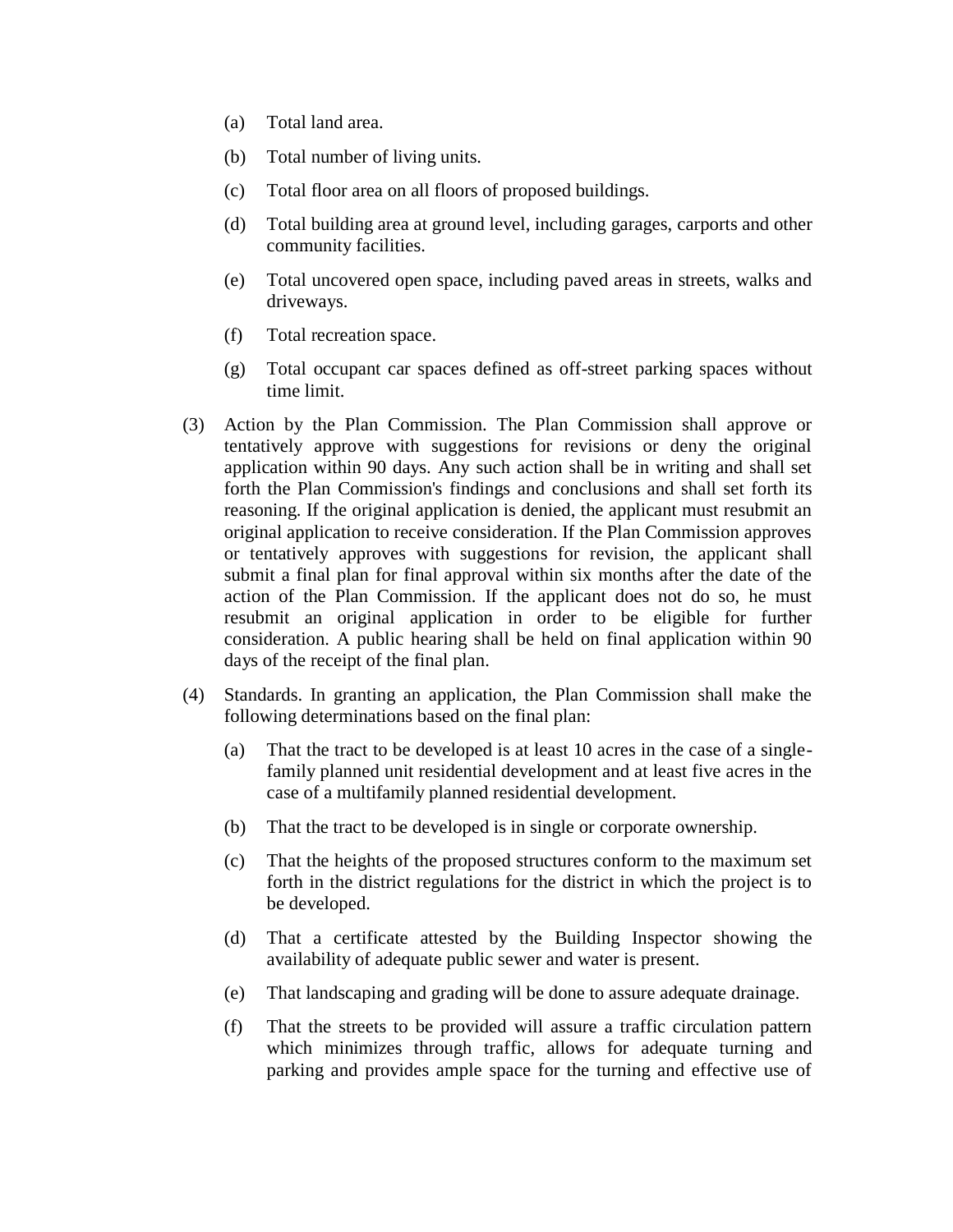snowplows, garbage and fire trucks, the loading and unloading of furniture and other pickups and deliveries without blocking traffic.

- (g) That there will be a minimum number of conflicts between pedestrian and vehicular traffic.
- (h) That the design of open spaces and housing will provide both easy access and privacy.
- (i) That no structure which contains residential units will be more than 200 feet from a street, parking area or other right-of-way on which a fire truck may be operated.
- (j) That adequate lighting will be provided.
- (k) That the final plans include the planting of adequate trees and shrubs where not already present.
- (l) That the design of the development is in harmony with existing surroundings and will not be detrimental to the character of the neighborhood.
- (m) That the applicant has bonded himself and his contractor to provide the improvements shown on the plans.
- (n) That in a single-family planned unit residential development, adequate deed restrictions are present running in favor of the Village or an automatic homeowners' association and the individual owners, for the proper maintenance, care and preservation of the exterior design, common structures, facilities, public utilities, access and open spaces by the original and all subsequent owners of property within the development.
- (o) That in a multifamily planned unit residential development, the owner or ownership has deeded all recreation space to the Village, with its consent, for the Village to maintain or has executed and recorded a covenant providing an obligation for maintenance which will be binding on all future owners.
- (5) Technical assistance. In reviewing original and final plans and applications, the Plan Commission may seek technical assistance from such sources as it deems necessary.
- (6) Modifications to plan. Any modifications to the original plan shall be made only be written agreement between the developer and the Plan Commission.
- K. Standards for the extraction from or deposit on the earth of rock, stone, gravel, sand, earth, minerals or building or construction materials.
	- (1) Prohibited and permitted activities. No such activity shall be allowed in any zoning district, unless and until a conditional use permit shall first have been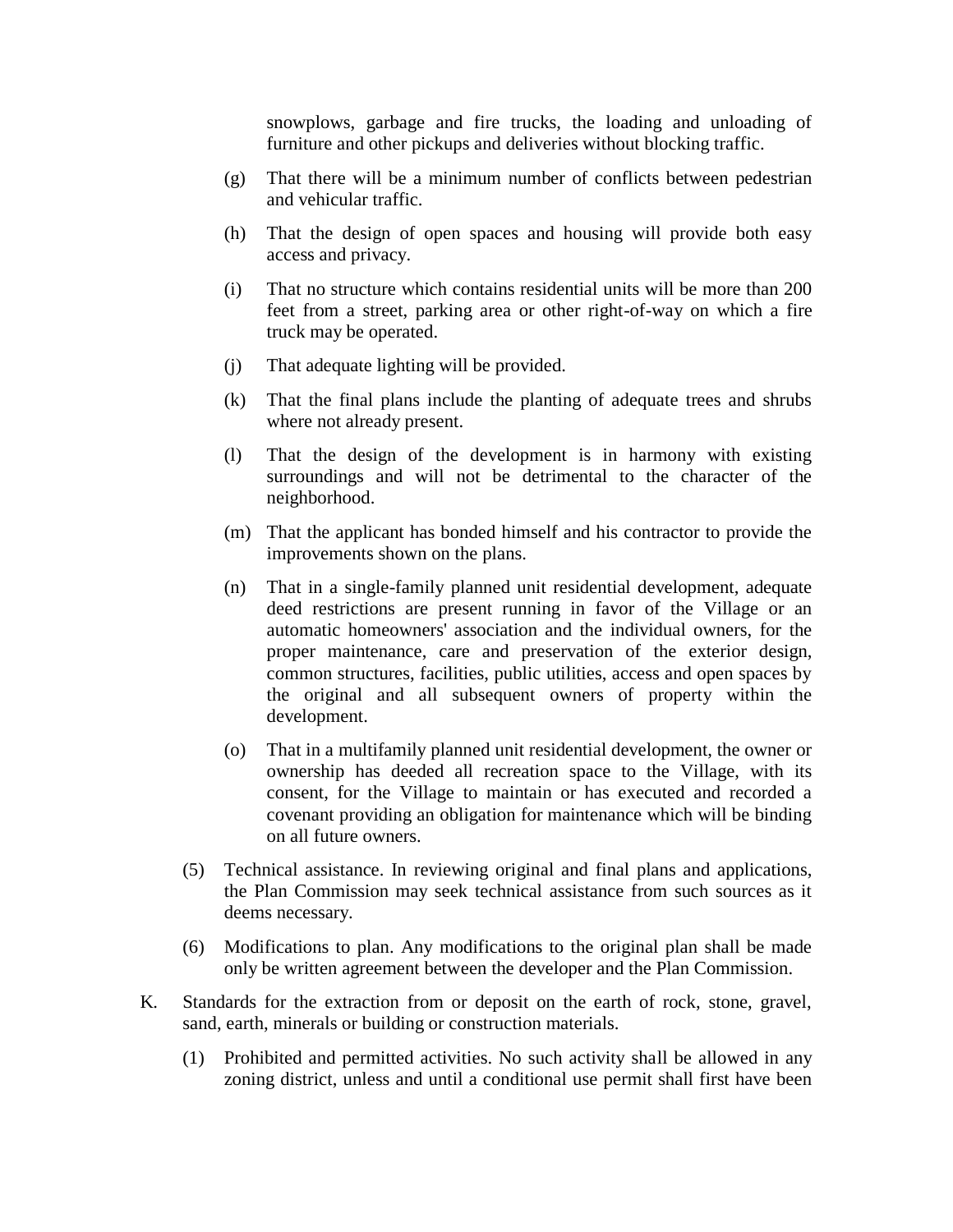secured; provided, however, that the following defined extractions and deposits shall be permitted in any district without a conditional use permit:

- (a) Excavations for the foundation or basement of any building or swimming pool for which a building permit has been issued or deposits on the earth of any building or construction materials to be used in a structure for which a building permit has been issued.
- (b) The grading of any parcel of land for a permitted use where no bank is left standing and exposed of more than 10 feet in vertical height or when less than 1,000 cubic yards of earth is removed from the premises.
- (c) Grading in a subdivision which has been approved by the Village in accordance with the Village subdivision regulations and any amendments thereto.
- (d) Excavations by any public agency or public and private utility for the installation, operation, inspection, repair or replacement of any of its facilities.
- (e) Any quarry existing and operating as such on the effective date of this chapter shall obtain a conditional use permit and conform with the provisions of this chapter within one year of the adoption of this chapter.
- (2) Conditional use permits.
	- (a) The Plan Commission shall have the power to grant conditional use permits, revocable and valid for specified periods of time, to permit extractions from or deposits on the earth of rock, stone, gravel, sand, earth, minerals or building or construction materials.
	- (b) The Building Inspector shall make such inspections as he deems necessary or as are required by the Plan Commission to ensure that all work is in accordance with the permit. All inspection services shall be paid for by the applicant at the actual cost to the Village.
	- (c) The conditions under which a conditional use permit for excavation from or depositing on the earth of such materials may be issued, may include, but are not limited to, any requirements deemed necessary to protect the public health, safety, comfort, convenience or general welfare, including insurance against liability arising from production or activities or operations incident thereto, completion of the work and cleaning up and planting in accordance with approved plans, designation of area in which work may be done, designation of the slope to which excavation may be made or the grade of filling, provisions for controlling dust, hours during which operations may proceed, precautions which must be taken to guide safe traffic movements in and around and by such operation, enclosure by fences of exterior boundaries of property to be used, posting of a good and sufficient bond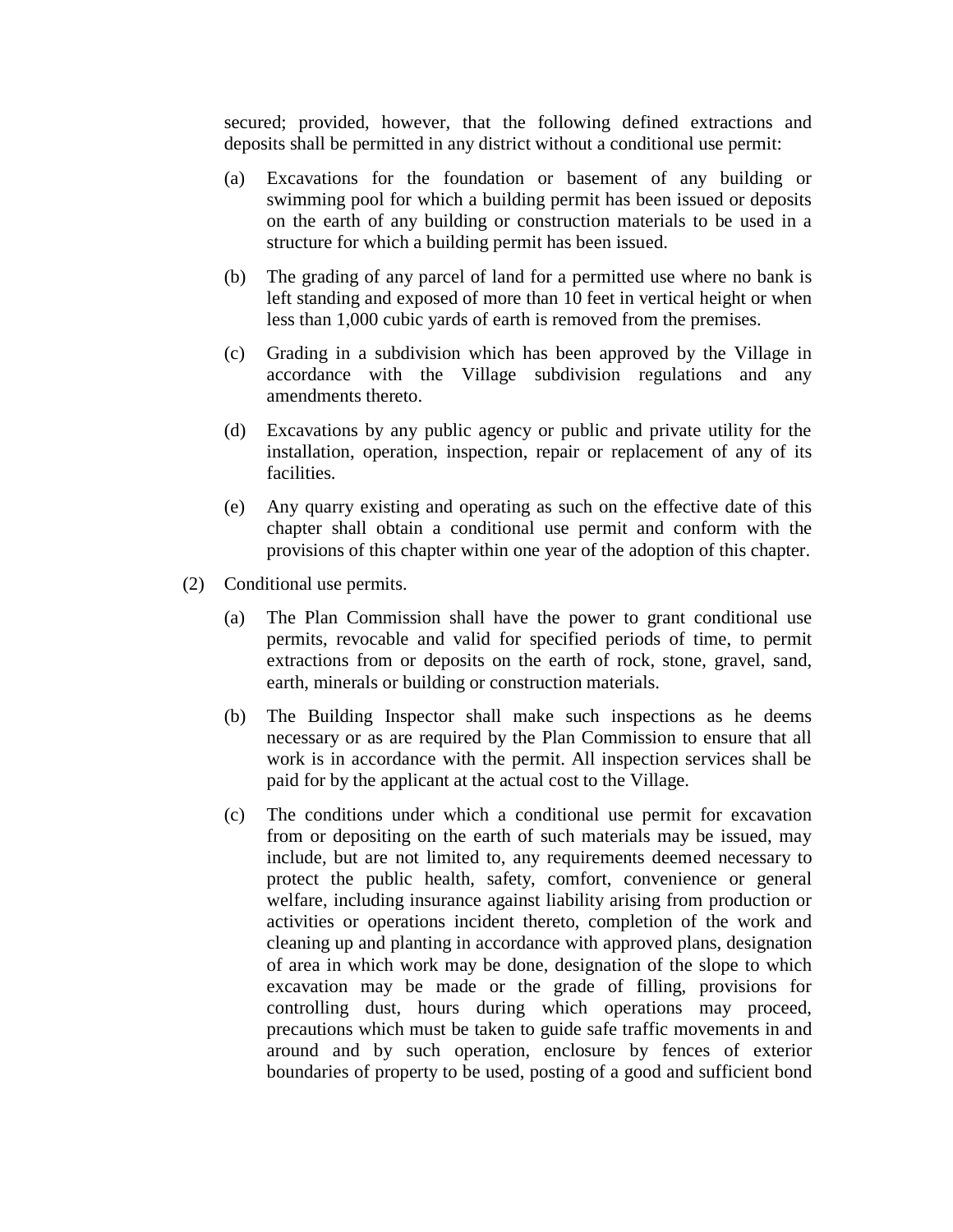to assure compliance with the permit and any other conditions deemed necessary by the Plan Commission.

### **§ 395-74. Certificates of zoning compliance.** 14

Upon written request from a property owner, the Village Clerk, with Village Board approval, shall issue a certificate of zoning compliance for any structure or use in which he shall certify, after inspection, whether or not the structure or use complies with the provisions of this chapter.

# **§ 395-75. Certificate of occupancy.**

No vacant land shall be occupied or used and no buildings hereafter erected, altered or moved shall be occupied until a certificate of occupancy has been issued by the Building Inspector. The certificate shall show that the building or premises or part thereof and the use thereof are in conformity with the provisions of this chapter. A certificate shall be issued only when the building or premises and the use thereof conform to all of the requirements of this chapter.

# **§ 395-76. Board of Appeals; appeals and variances.**

A. Board of Appeals.

 $\overline{\phantom{a}}$ 

- (1) Creation. A Board of Appeals is hereby established with the powers, duties and qualifications as set forth in this section and in  $\S$  62.23(7)(e), Wis. Stats. The Board of Appeals shall consist of five members appointed by the Village President, subject to confirmation by the Village Board, for terms of three years, except that of those first appointed, one shall serve for one year, two shall serve for two years and two for three years. The Village President shall designate one of the members chairman. Vacancies shall be filled for the unexpired term of members whose terms become vacant. The Village President shall appoint two alternate members for staggered terms of three years. The second alternate shall so act only when the first alternate so refuses or is absent or when more than one member of the Board so refuses or is absent. The first alternate shall act with full power only when a member of the Board of Appeals refuses to vote because of interest or is absent. Each year the Village President shall designate one of the alternate members as first alternate and the other as second alternate. The members shall serve without compensation and shall be removable by the Village President for cause upon written charges and after public hearing. The Board may employ a secretary and other employees.15
- (2) Procedure. The Board of Appeals shall adopt rules for its government and procedure not inconsistent with law and with the provisions of this chapter or of any other ordinance of the Village. Meetings of the Board of Appeals shall

<sup>14</sup>. **Editor's Note: Amended at time of adoption of Code (see Ch. 1, General Provisions, Art. II).** 

<sup>15</sup>. **Editor's Note: Amended at time of adoption of Code (see Ch. 1, General Provisions, Art. II).**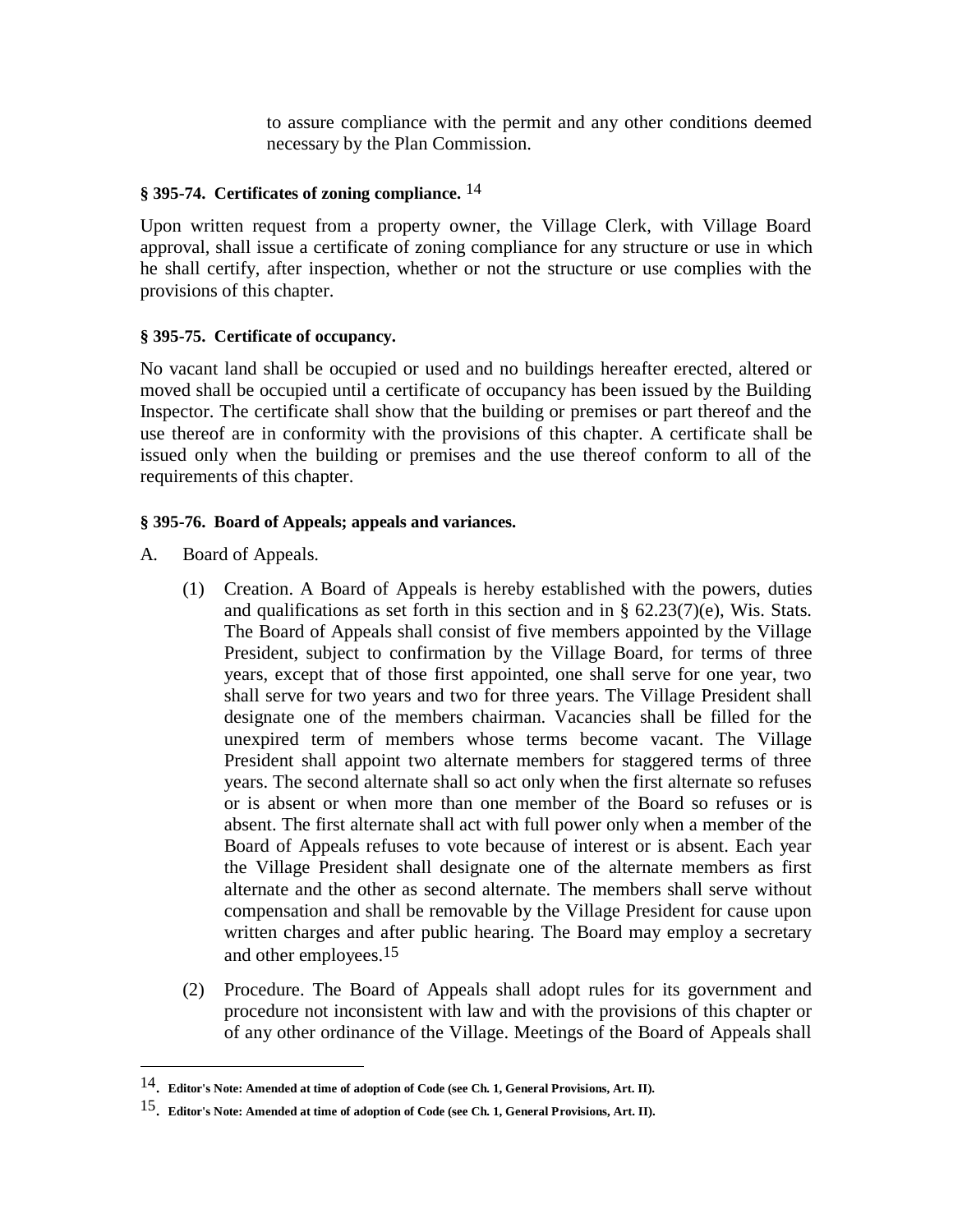be held at the call of the chairman and at such other times as the Board may determine. The chairman or, in his absence, the acting chairman, may administer oaths and compel the attendance of witnesses. All meetings shall be open to the public. The Board shall keep minutes of its proceedings, showing the vote of each member upon each question; if absent or failing to vote, indicating such fact; and shall keep records of its examinations and other official actions, all of which shall be immediately filed in the office of the Board of Appeals and shall be a public record. The presence of four members shall constitute a quorum. The Board shall act by resolution.

- (3) Powers. The Board of Appeals shall have the following powers:
	- (a) To hear and decide appeals where it is alleged that there is error in any order, requirement, decision or determination made by the Building Inspector or the Plan Commission.
	- (b) To hear and decide special exceptions to the terms of this chapter upon which the Board of Appeals is required to pass.
	- (c) To authorize, upon appeal in specific cases, variances from the terms of this chapter which will not be contrary to the public interest, where due to special conditions, a literal enforcement will result in practical difficulty or unnecessary hardship, so that the spirit of this chapter shall be observed, public safety and welfare secured and substantial justice done; provided, however, that no such action shall have the effect of establishing in any district a use or uses not permitted in such district.
	- (d) To permit, in appropriate cases and subject to appropriate conditions and safeguards in harmony with the general purpose and intent of this chapter, a building or premises to be erected or used for such public utility purposes in any location which is reasonably necessary for the public convenience and welfare.
	- (e) The Board of Appeals may reverse or affirm, wholly or in part, or may modify any order, requirement, decision or determination as in its opinion ought to be made in the premises and to that end shall have all the powers of the Building Inspector and the Plan Commission. The concurring vote of four members of the Board of Appeals shall be necessary to reverse any order, requirement, decision or determination appealed from or to decide in favor of the applicant on any matter on which it is required to pass or to effect any variation in the requirement of this chapter. The grounds of every such determination shall be stated and recorded. No order of the Board of Appeals granting a variance shall be valid for a period longer than six months from the date of such order, unless the building permit is obtained within such period and the erection or alteration of a building is started or the use is commenced within such period.
- B. Appeals and variances.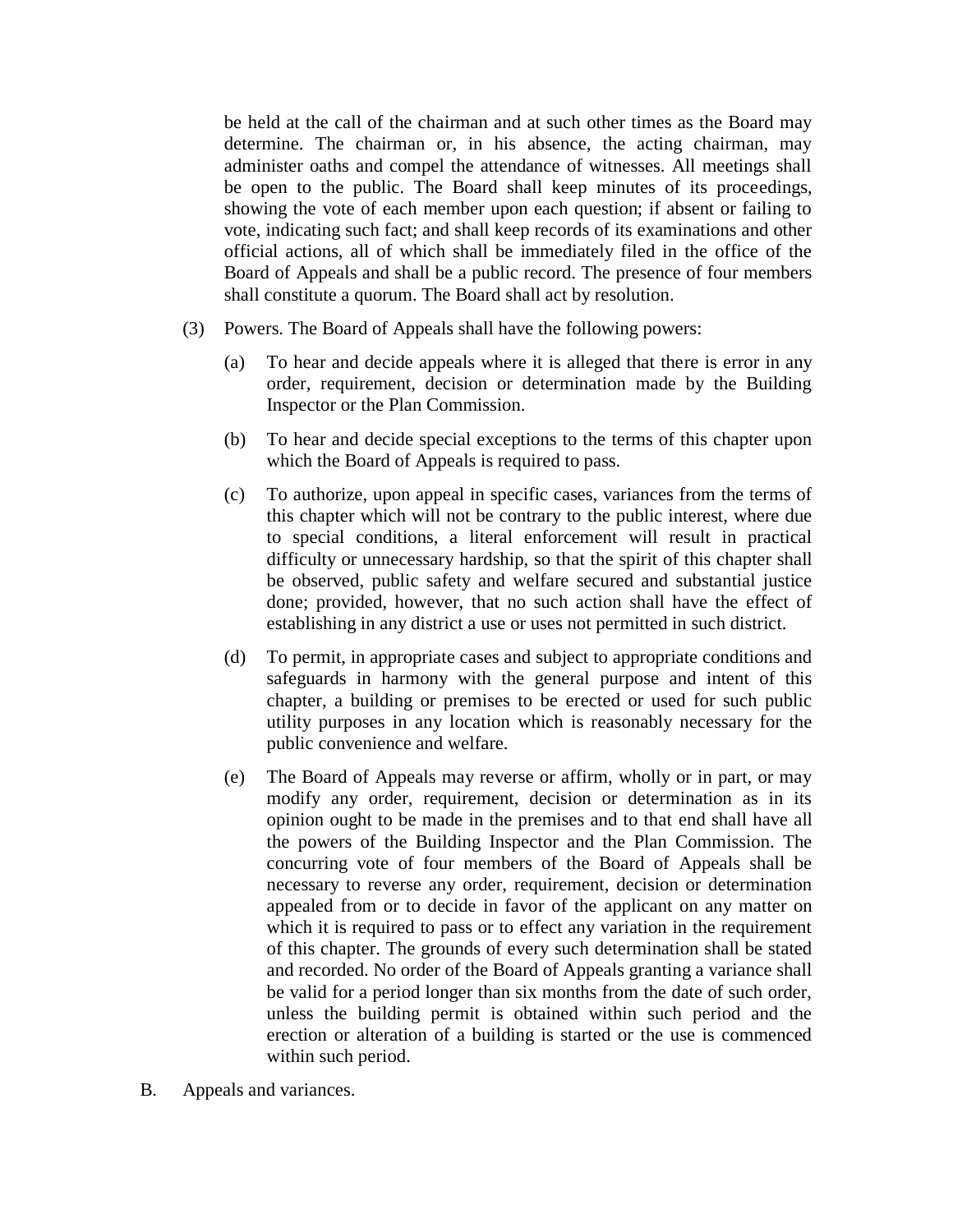- (1) Appeals.
	- (a) Procedure. An appeal to the Board of Appeals may be taken by any person aggrieved, any governmental officer, department or board affected by any ruling or any administrative officer administering any portion of this chapter. An appeal from a ruling of the Village Clerk or the Plan Commission shall be taken within a reasonable time as prescribed by the rules of the Board of Appeals by filing with the Village Clerk or the Plan Commission, as the case may be, and with the Board of Appeals a notice of appeal specifying the grounds thereof. The Village Clerk or the Plan Commission shall immediately transmit to the Board such notice of appeal, together with all the plans and papers constituting the record upon which the action appealed from was taken.16
	- (b) Hearing. The Board of Appeals shall fix a reasonable time for the hearing of an appeal. The Board shall give public notice of the time and place of such hearing by publishing a notice at least once in a newspaper of general circulation and also by mailing notice thereof to the owners of all property adjacent to the property affected by any appeal, such publication and mailing to be made at least 10 days prior to the date of the hearing. The Board shall also mail notices to the appellant and to the Building Inspector or the Plan Commission, as the case may be. The owners of adjacent property as referred to herein shall be deemed to be the owners as shown by the assessment records. Any party may appear at the hearing in person or by agent or attorney. The Board shall decide the appeal within a reasonable time.
	- (c) Stay of proceeding. An appeal shall stay all proceedings in furtherance of the action appealed from, unless the Building Inspector or the Plan Commission, as the case may be, certifies to the Board of Appeals, after notice of appeal shall have been filed, that by reason of facts stated in the certificate, a stay would in his or its opinion cause imminent peril to life or property, in which case proceedings shall not be stayed otherwise than by a restraining order which shall be granted by the Board of Appeals or by the circuit court, on application, on notice to the Building Inspector or the Plan Commission, as the case may be, on due cause shown.
- (2) Variances.

 $\overline{\phantom{a}}$ 

(a) Applications and hearings. An application for a variance shall be filed in writing with the Village Clerk. The application shall contain such information as the Board of Appeals may by rule require. The Board of Appeals shall fix a reasonable time for the hearing of the application. The Board shall give public notice of the time and place of such public hearing by publishing a notice at least once in a newspaper of general

<sup>16</sup>. **Editor's Note: Amended at time of adoption of Code (see Ch. 1, General Provisions, Art. II).**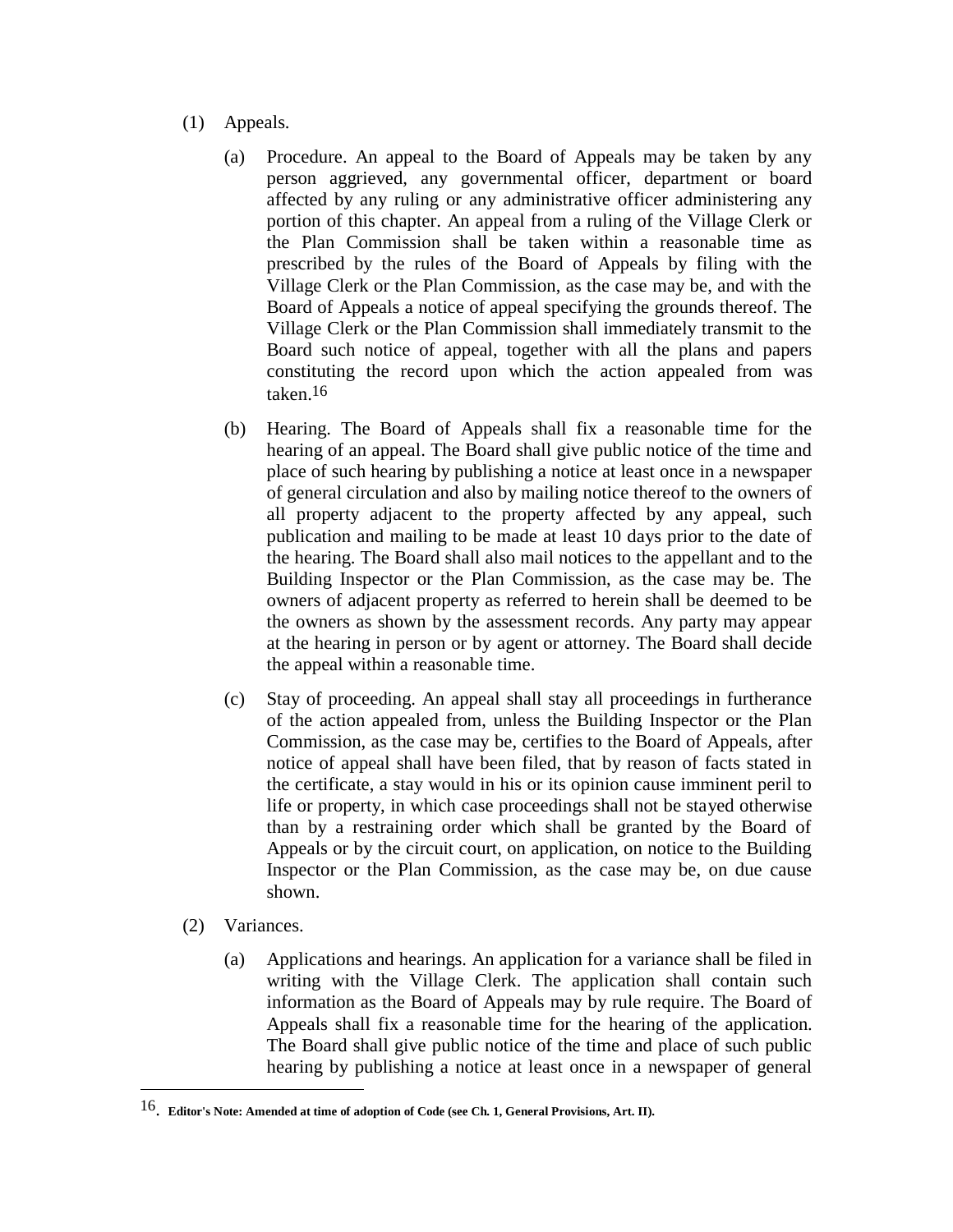circulation in the Village and also by mailing notice thereof to the parties in interest, such publication and mailing to be made at least 10 days prior to the date of the hearing. Any party may appear at the hearing in person or by agent or attorney. After the public hearing, the Board of Appeals may determine and vary the regulations of this chapter in harmony with their general purposes and intent, but only in the specific instances as set forth in Subsection B(2)(d) below and only where it makes specific findings of fact in accordance with the standards prescribed in Subsection B(2)(b) below and finds that there are practical difficulties or particular hardships in the way of carrying out the strict letter of the regulations of this chapter. The Board shall decide the application within a reasonable time.17

- (b) Standards for variance. The Board of Appeals shall not vary the regulations of this chapter, unless it shall make findings based upon the evidence presented to it in each specific case that:
	- [1] Because of the particular physical surroundings, shape or topographical conditions of the specific property involved, a particular hardship to the owner would result as distinguished from a mere inconvenience, if the strict letter of the regulations were to be carried out.
	- [2] The conditions upon which a petition for a variance is based are unique to the property for which the variance is sought and are not applicable, generally, to other property within the same zoning classification.
	- [3] The variance is not sought exclusively from a desire to make more money out of the property.
	- [4] The alleged difficulty or hardship is caused by this chapter and has not been created by any person presently having an interest in the property.
	- [5] The granting of the variance will not be detrimental to the public welfare or injurious to other property or improvements in the neighborhood in which the property is located.
	- [6] The proposed variance will not impair an adequate supply of light and air to adjacent property, substantially increase the congestion of the public streets, increase the danger of fire or endanger the public safety or substantially diminish or impair property values within the neighborhood.
- (c) Conditions and restrictions. The Board of Appeals may impose such conditions and restrictions upon the premises benefited by a variance as

 $\overline{a}$ 

<sup>17</sup>. **Editor's Note: Amended at time of adoption of Code (see Ch. 1, General Provisions, Art. II).**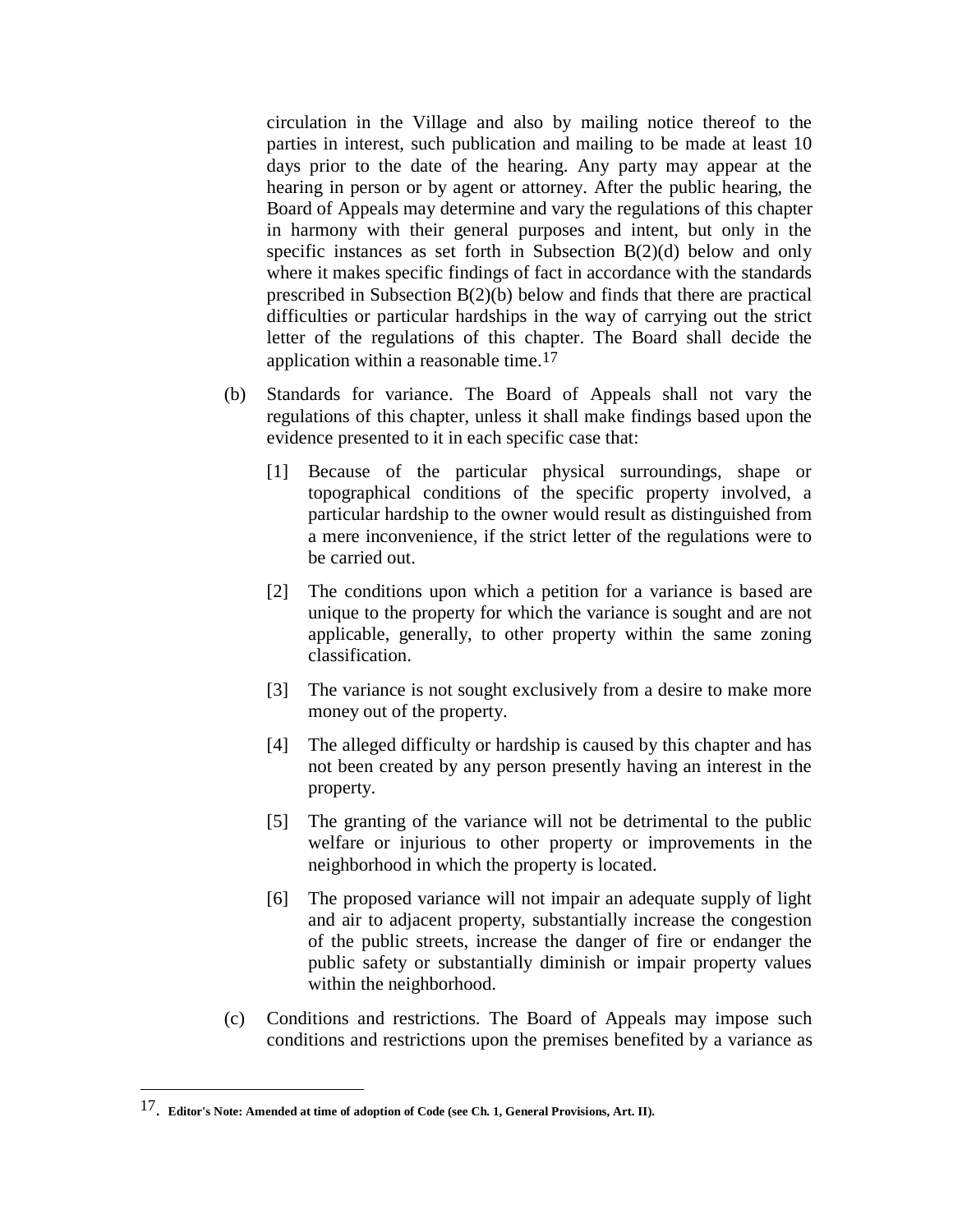may be necessary to comply with the standards established in this subsection.

- (d) Authorized variances. Variances from the regulations of this chapter may be granted by the Board of Appeals only in the following instances and in no others:
	- [1] To permit any yard or setback less than the yard or the setback required by an applicable regulation.
	- [2] To permit the use of a lot or lots for a use otherwise prohibited solely because of the insufficient area or width of the lot or lots, but in no event shall such a variance be granted if the respective area and width of the lot or lots is less than 80% of the required area or width.
	- [3] To permit the same off-street parking facility to qualify as part of the required facilities for two or more users, provided that substantial use of such facility by each user does not take place at approximately the same hours of the same days of the week.
	- [4] To reduce the applicable requirement for off-street parking or loading facilities by not more than one parking space or one loading space, or 20% of the number specified in the application regulation, whichever number is greater.
	- [5] To increase by not more than 25% the maximum distance that required parking spaces are permitted to be located from the use served.
	- [6] To increase by not more than 10% the maximum gross floor area of any use so limited by the applicable regulations.
- C. Fees. Any appeal or application for variance shall be accompanied by a fee in an amount to be determined by resolution by the Village Board.

### **§ 395-77. Amendments.**

- A. Procedure. The Village Board may, from time to time and on its own motion or on petition to it, amend, supplement or change this chapter or the district boundaries as shown in the Zoning Map. In doing so, the Village Board shall follow the procedure prescribed by  $\S$  62.23(7)(d)2. and 3., Wis. Stats.
- B. Fees. Any petition for amendment shall be accompanied by a fee to be determined by resolution of the Village Board which will be used to defray the cost of advertising, investigation and processing.
- **§ 395-78. Violations and penalties.**